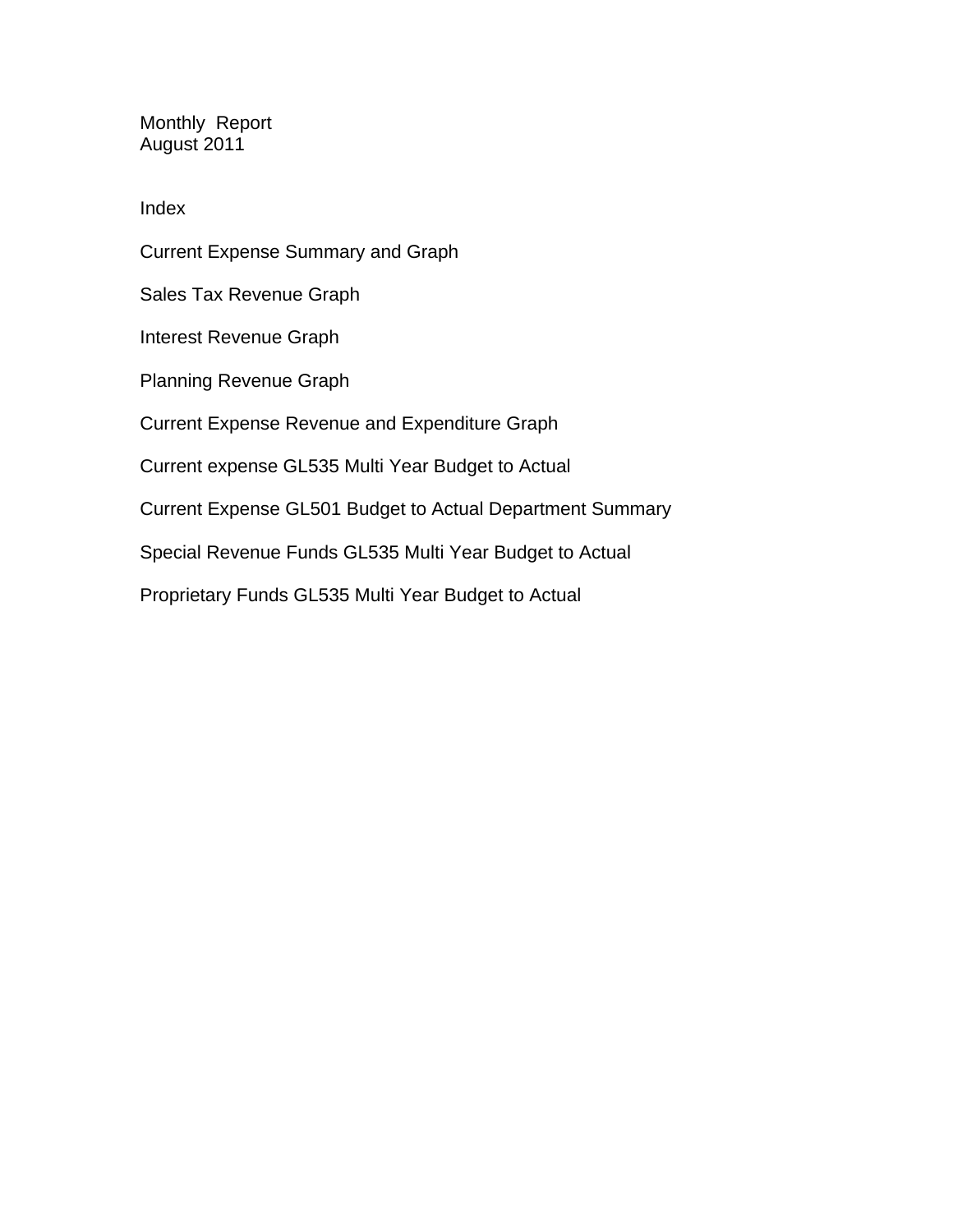| CURRENT EXPENSE Thousands (000's) |                |                          |                         |               |                |            |                         |               |                |                |                         |               |
|-----------------------------------|----------------|--------------------------|-------------------------|---------------|----------------|------------|-------------------------|---------------|----------------|----------------|-------------------------|---------------|
|                                   |                | <b>Current Year</b>      |                         | 2010          |                |            |                         | 2009          |                |                |                         |               |
|                                   | Current        | <b>YTD</b>               | <b>Budget</b>           | % VS          | Current        | <b>YTD</b> | <b>Budget</b>           | % VS          | Current        | <b>YTD</b>     | <b>Budget</b>           | % VS          |
|                                   | Actual         | Actual                   | Net of Beg.<br>Fund Bal | <b>Budget</b> | Actual         | Actual     | Net of Beg.<br>Fund Bal | <b>Budget</b> | Actual         | Actual         | Net of Beg.<br>Fund Bal | <b>Budget</b> |
| Revenue                           |                |                          |                         |               |                |            |                         |               |                |                |                         |               |
| <b>Property Tax</b>               | 45             | 4.072                    | 7,437                   | 55%           | 41             | 3,879      | 7,368                   | 53%           | 37             | 3,814          | 6.844                   | 56%           |
| Sales Tax                         | 384            | 2,675                    | 4,111                   | 65%           | 412            | 2,795      | 4,326                   | 65%           | 261            | 2,746          | 4,593                   | 60%           |
| Planning and Community            | 119            | 961                      | 1,363                   | 71%           | 139            | 989        | 1.229                   | 80%           | 106            | 788            | 1.032                   | 76%           |
| Interest - Investment             | 23             | 130                      | 350                     | 37%           | 19             | 245        | 550                     | 45%           | 33             | 586            | 529                     | 111%          |
| Other                             | 401            | 4,087                    | 5,327                   | 77%           | 421            | 3,799      | 5,171                   | 73%           | 362            | 3,689          | 5,134                   | 72%           |
| Subtotal                          | 972            | 11,925                   | 18,588                  | 64%           | 1,032          | 11,707     | 18,644                  | 63%           | 799            | 11,623         | 18,132                  | 64%           |
| Intergovernmental (Grants)        | 117            | 616                      | 937                     | 66%           | 85             | 604        | 807                     | 75%           | 143            | 589            | 1,710                   | 34%           |
| Total                             | 1,089          | 12,541                   | 19,525                  | 64%           | 1,117          | 12,311     | 19,451                  | 63%           | 942            | 12,212         | 19,842                  | 62%           |
| Interfund Transfers-In            | $\blacksquare$ | 1,879                    | 1,879                   | 100%          | $\blacksquare$ | 1,948      | 1,948                   | 100%          | 146            | 1,220          | 1.785                   | 68%           |
| Use of Beg Fund Balance           |                | $\overline{\phantom{a}}$ | 150                     | 0%            |                |            | 1,210                   | 0%            | $\blacksquare$ | $\blacksquare$ | 2,825                   | 0%            |
| <b>Total Revenue</b>              | 1,089          | 14,420                   | 21,554                  | 67%           | 1,117          | 14,259     | 22,609                  | 63%           | 1,088          | 13,432         | 24,452                  | 55%           |
| Expenditures                      |                |                          |                         |               |                |            |                         |               |                |                |                         |               |
| Expenditures                      | 1,512          | 12,558                   | 19,891                  | 63%           | 1,546          | 13,477     | 21,347                  | 63%           | 1,597          | 14,460         | 23,384                  | 62%           |
| Interfund Transfers-Out           | $\overline{a}$ | 1,205                    | 1,663                   | 72%           |                | 1,361      | 1,262                   | 108%          | 47             | 778            | 1,068                   | 73%           |
| <b>Total Expenditures</b>         | 1,512          | 13,763                   | 21,554                  | 64%           | 1,546          | 14,838     | 22,609                  | 66%           | 1,644          | 15,238         | 24,452                  | 62%           |
| <b>Net Current Expense</b>        | (423)          | 657                      | 0                       |               | (429)          | (579)      | 0                       |               | (556)          | (1,806)        | $\mathbf 0$             |               |



H:\Accounting\Monthly Reports\2011 Mo Report\08 Aug 2011\1108 Aug Report.xls 9/20/2011 2:34 PM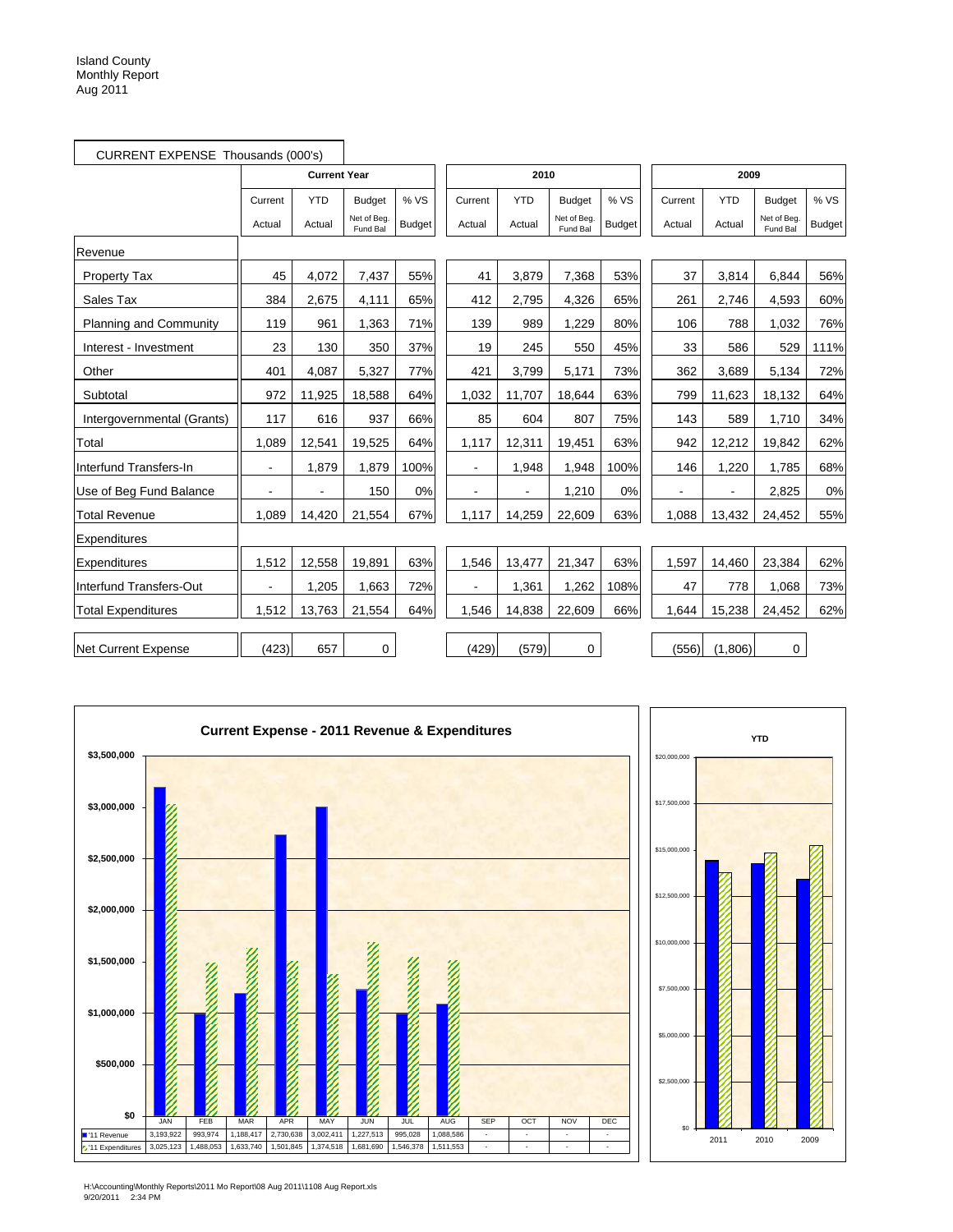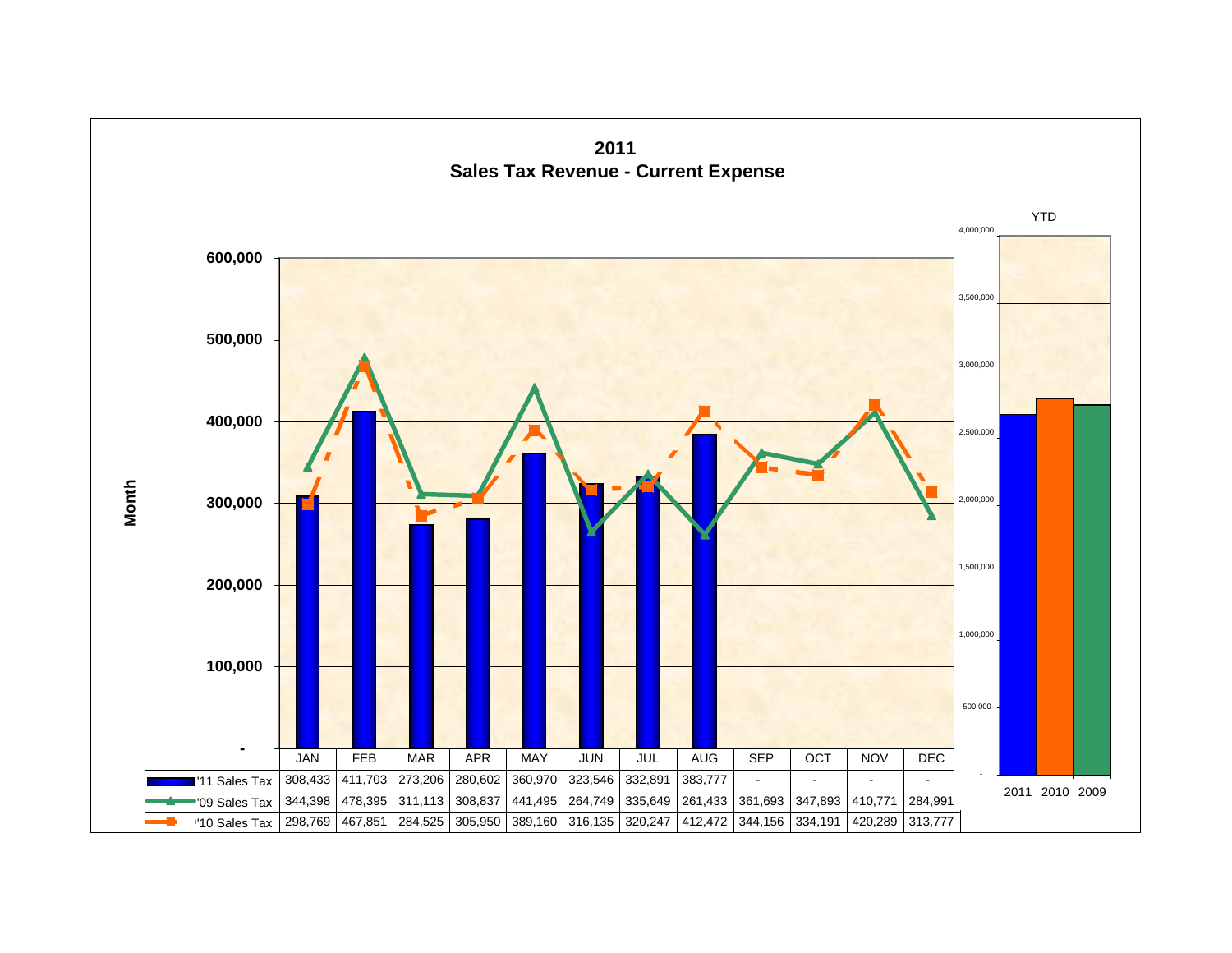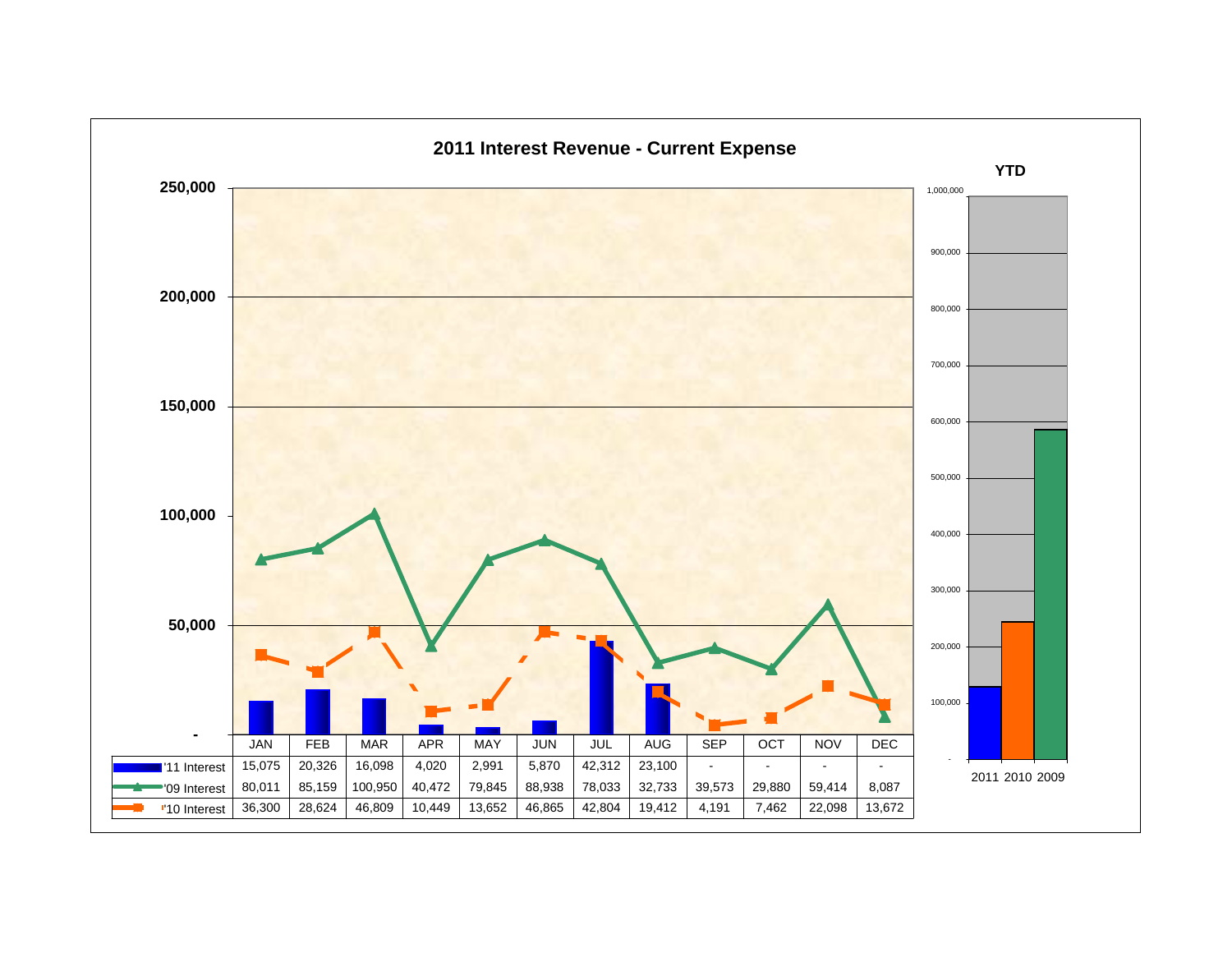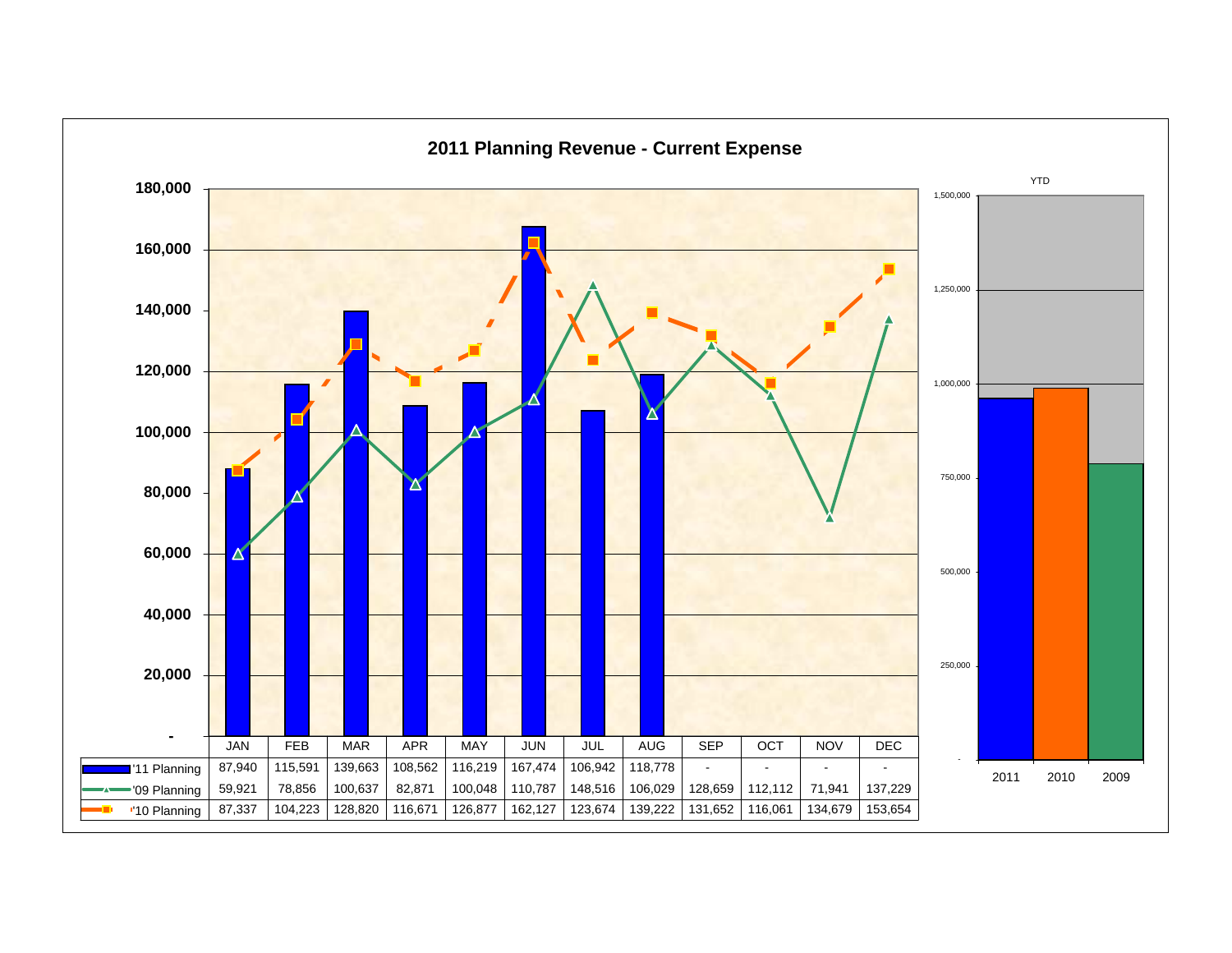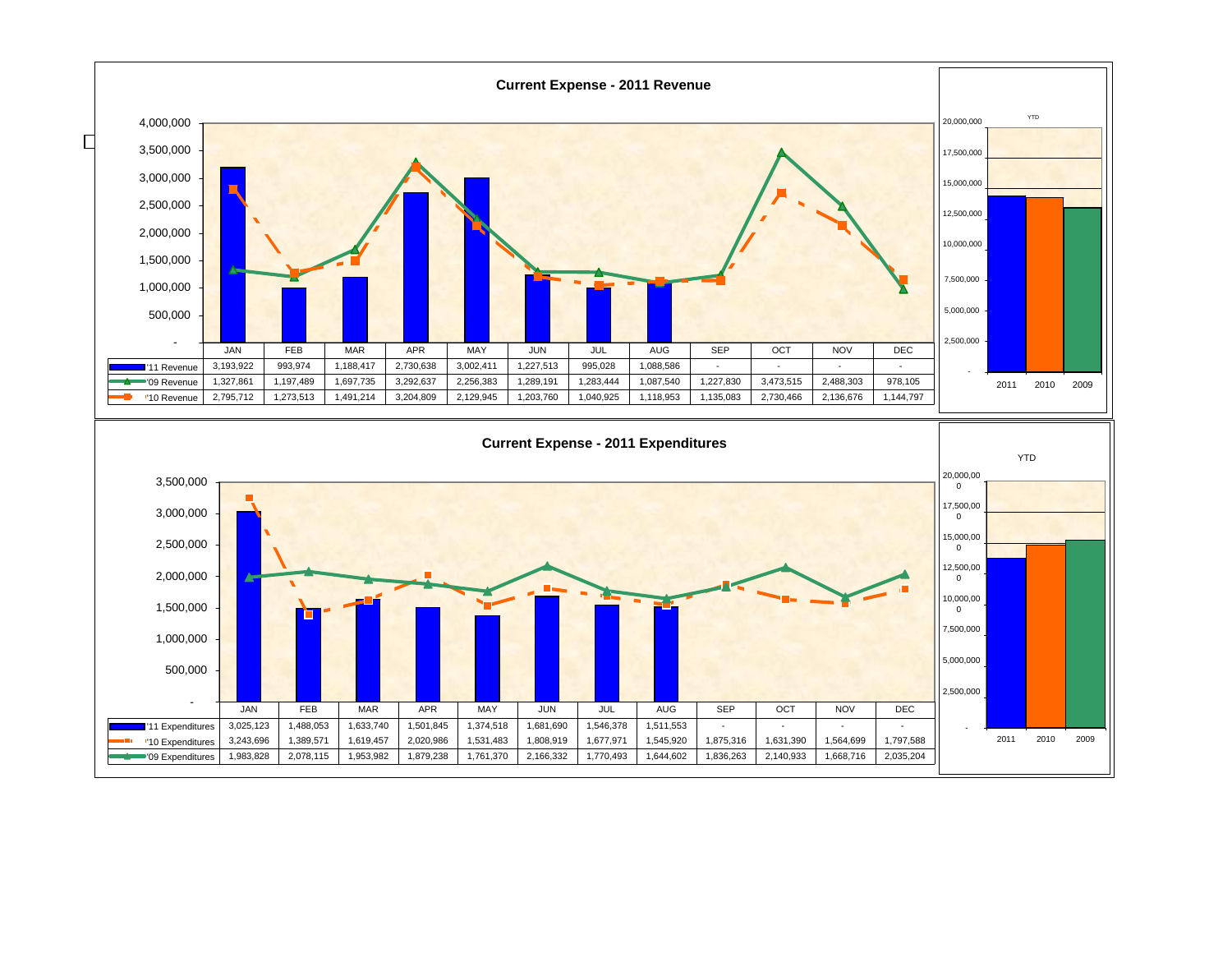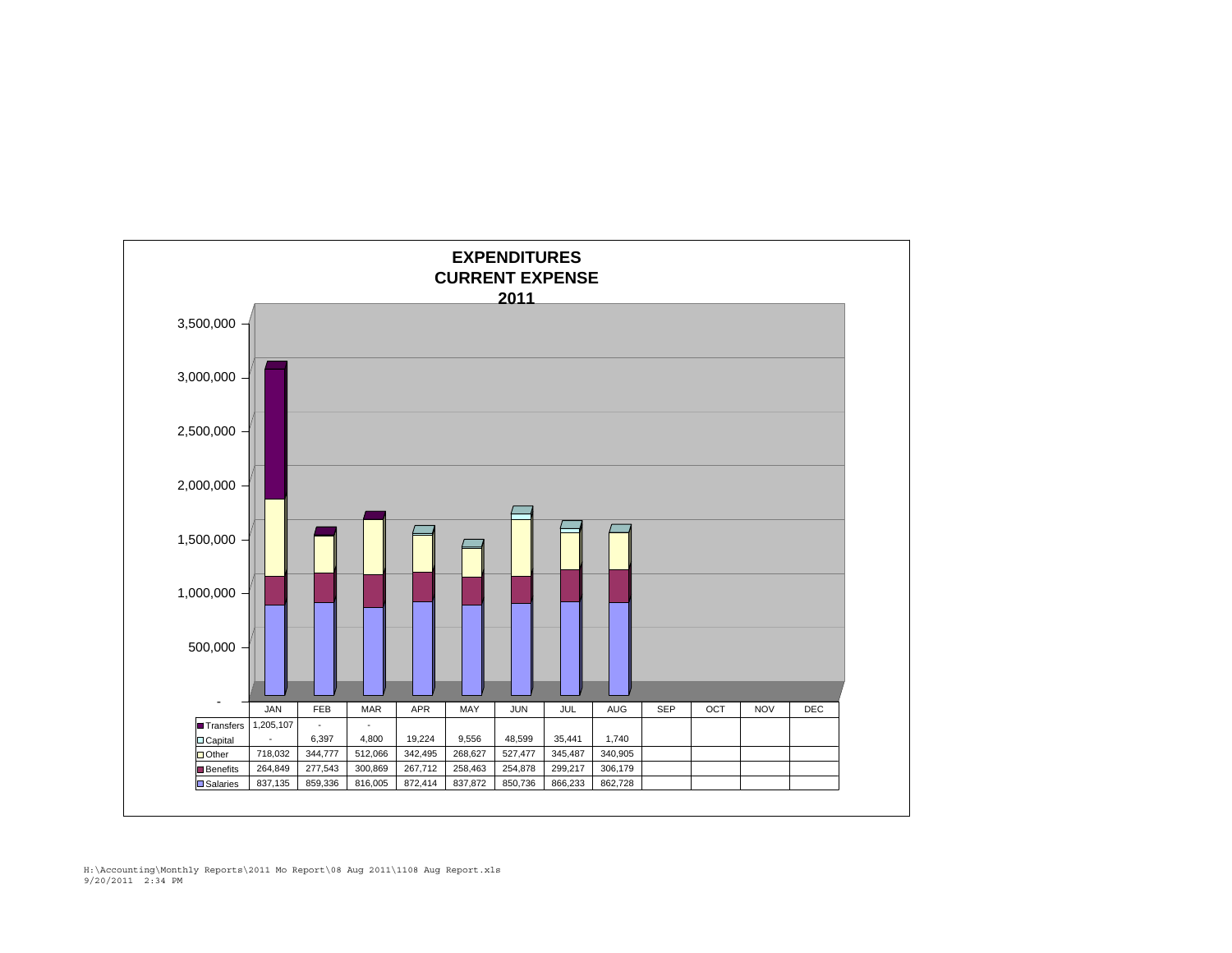|                              |                    |                                    |                   | 2011            | 2011<br>Month  | 2011<br>Year to | 2011<br><b>Encumbered</b> | 2011           |                |
|------------------------------|--------------------|------------------------------------|-------------------|-----------------|----------------|-----------------|---------------------------|----------------|----------------|
|                              |                    | <b>Prior Years to Date Actuals</b> |                   | Approved        | to Date @      | Date @          | Amount @                  | Balance @      | <b>Percent</b> |
| Object                       | <b>Description</b> | 2009                               | 2010              | <b>Budget</b>   | 08/31/2011     | 08/31/2011      | 08/31/2011                | 08/31/2011     | <b>YTD</b>     |
| <b>CURRENT EXPENSE (001)</b> |                    |                                    |                   |                 |                |                 |                           |                |                |
| USE OF FUND BALANCE          |                    | 0.00                               | 0.00              | 150.000.00      | 0.00           | 0.00            | 0.00                      | 150.000.00     | $0\%$          |
| <b>REVENUES</b>              |                    | 11,623,260.21                      | 11,706,584.32     | 18,588,094.00   | 971,897.29     | 11,925,414.36   | 0.00                      | 6,662,679.64   | 64 %           |
| <b>GRANT REVENUES</b>        |                    | 589.089.34                         | 604.346.55        | 937.041.00      | 116.688.19     | 616.075.78      | 0.00                      | 320.965.22     | 66 %           |
| <b>EXPENDITURES</b>          |                    | (14, 460, 211, 05)                 | (13, 477, 457.97) | (19,891,528.00) | (1,511,552.80) | (12,557,794.79) | (34,069.16)               | (7,299,664.05) | 63 %           |
| <b>TRANSFERS IN</b>          |                    | .219.931.36                        | 1.947.900.00      | 1,879,000.00    | 0.00           | 1.879.000.00    | 0.00                      | 0.00           | 100 %          |
| <b>TRANSFERS OUT</b>         |                    | (777,748.58)                       | (1,360,545.77)    | (1,662,607.00)  | 0.00           | (1,205,107.00)  | 0.00                      | (457,500.00)   | 72 %           |
| Net CURRENT EXPENSE (001)    |                    | (1.805.678.72)                     | (579, 172.87)     | 0.00            | (422, 967, 32) | 657,588.35      | (34,069.16)               | (623, 519.19)  |                |
| <b>Grand Total All Funds</b> |                    | (1,805,678.72)                     | (579, 172.87)     | 0.00            | (422, 967.32)  | 657,588.35      | (34,069.16)               | (623, 519.19)  |                |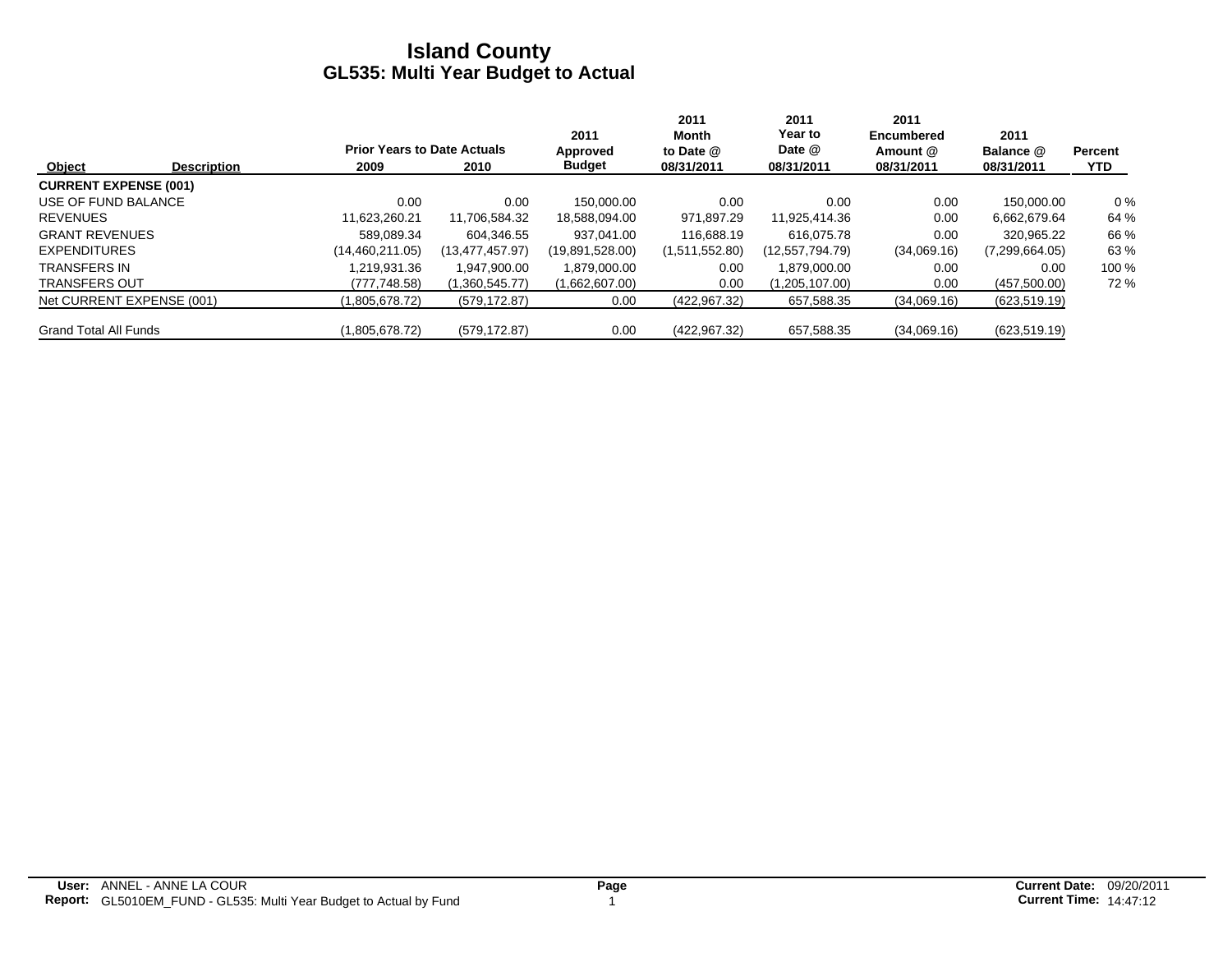|                                                       |                |               |                    | <b>Report Date: 08/31/2011</b>  |                       |  |
|-------------------------------------------------------|----------------|---------------|--------------------|---------------------------------|-----------------------|--|
| <b>Group - Description</b>                            | <b>Budget</b>  | <b>Actual</b> | <b>Encumbrance</b> | <b>Balance</b>                  | Percent<br><b>YTD</b> |  |
| Dept: 11 PUBLIC WORKS                                 |                |               |                    |                                 |                       |  |
| <b>Revenue</b>                                        |                |               |                    |                                 |                       |  |
| 31 TAXES                                              | 0.00           | 0.00          | 0.00               | 0.00                            | 0.00                  |  |
| 34 CHARGES FOR GOODS & SERVICES                       | 5,060.00       | 27,034.61     | 0.00               | (21, 974.61)                    | 534.28                |  |
| <b>36 MISCELLANEOUS REVENUES</b>                      | 4,000.00       | 3,094.56      | 0.00               | 905.44                          | 77.36                 |  |
| 39 OTHER FINANCING SOURCES                            | 0.00           | 0.00          | 0.00               | 0.00                            | 0.00                  |  |
| <b>Revenue Total:</b>                                 | 9,060.00       | 30,129.17     | 0.00               | (21,069.17)                     | 332.55                |  |
| <b>Expenditures</b>                                   |                |               |                    |                                 |                       |  |
| 10 SALARIES & BENEFITS                                | 113,179.00     | 73,575.30     | 0.00               | 39,603.70                       | 65.00                 |  |
| 20 MAINTENANCE & OPERATIONS                           | 40,420.00      | 22,064.96     | 0.00               | 18,355.04                       | 54.58                 |  |
| <b>30 INTERGOVERMENT</b>                              | 0.00           | 780.03        | 0.00               | (780.03)                        | 0.00                  |  |
| <b>40 CAPITAL</b>                                     | 0.00           | 0.00          | 0.00               | 0.00                            | 0.00                  |  |
| <b>Expenditure Total:</b>                             | 153,599.00     | 96,420.29     | 0.00               | 57,178.71                       | 62.77                 |  |
| <b>Dept Total:</b>                                    | (144, 539.00)  | (66, 291.12)  | 0.00               | (78, 247.88)                    |                       |  |
| <b>Dept: 13 HUMAN SERVICES</b><br><b>Expenditures</b> |                |               |                    |                                 |                       |  |
| 20 MAINTENANCE & OPERATIONS                           | 0.00           | 88,950.13     | 0.00               | (88,950.13)                     | 0.00                  |  |
| <b>Expenditure Total:</b>                             | 0.00           | 88,950.13     | 0.00               | (88,950.13)                     | 0.00                  |  |
| <b>Dept Total:</b>                                    | 0.00           | (88,950.13)   | 0.00               | 88,950.13                       |                       |  |
| Dept: 14 PUBLIC HEALTH<br>Revenue                     |                |               |                    |                                 |                       |  |
| 33 INTERGOVERMENTAL REVENUES                          | 0.00           | 0.00          | 0.00               | 0.00                            | 0.00                  |  |
| 39 OTHER FINANCING SOURCES                            | 0.00           | 0.00          | 0.00               | 0.00                            | 0.00                  |  |
| <b>Revenue Total:</b>                                 | 0.00           | 0.00          | 0.00               | 0.00                            | 0.00                  |  |
| <b>Expenditures</b>                                   |                |               |                    |                                 |                       |  |
| 10 SALARIES & BENEFITS                                | 0.00           | 0.00          | 0.00               | 0.00                            | 0.00                  |  |
| 20 MAINTENANCE & OPERATIONS                           | 0.00           | 0.00          | 0.00               | 0.00                            | 0.00                  |  |
| <b>40 CAPITAL</b>                                     | 0.00<br>0.00   | 0.00<br>0.00  | 0.00<br>0.00       | 0.00<br>0.00                    | 0.00<br>0.00          |  |
| <b>Expenditure Total:</b>                             |                |               |                    |                                 |                       |  |
| <b>Dept Total:</b>                                    | 0.00           | 0.00          | 0.00               | $0.00\,$                        |                       |  |
| Dept: 20 ASSESSOR<br><b>Revenue</b>                   |                |               |                    |                                 |                       |  |
| 34 CHARGES FOR GOODS & SERVICES                       | 0.00           | 4,945.81      | 0.00               | (4,945.81)                      | 0.00                  |  |
| <b>36 MISCELLANEOUS REVENUES</b>                      | 0.00           | 9,662.75      | 0.00               | (9,662.75)                      | 0.00                  |  |
| <b>Revenue Total:</b>                                 | 0.00           | 14,608.56     | 0.00               | (14, 608.56)                    | 0.00                  |  |
| <b>Expenditures</b>                                   |                |               |                    |                                 |                       |  |
| 10 SALARIES & BENEFITS                                | 954,182.00     | 607,605.13    | 0.00               | 346,576.87                      | 63.67                 |  |
| 20 MAINTENANCE & OPERATIONS                           | 71,300.00      | 15,939.77     | 0.00               | 55,360.23                       | 22.35                 |  |
| <b>40 CAPITAL</b>                                     | 0.00           | 6,397.11      | 0.00               | (6,397.11)                      | 0.00                  |  |
| <b>Expenditure Total:</b>                             | 1,025,482.00   | 629,942.01    | 0.00               | 395,539.99                      | 61.42                 |  |
| <b>Dept Total:</b>                                    | (1,025,482.00) | (615, 333.45) | 0.00               | (410, 148.55)                   |                       |  |
| Dept: 21 AUDITOR<br>Revenue                           |                |               |                    |                                 |                       |  |
| 32 LICENSES & PERMITS                                 | 4,000.00       | 3,087.00      | 0.00               | 913.00                          | 77.17                 |  |
| ANNEL - ANNE LA COUR<br>User:                         | Page           |               |                    | <b>Current Date: 09/20/2011</b> |                       |  |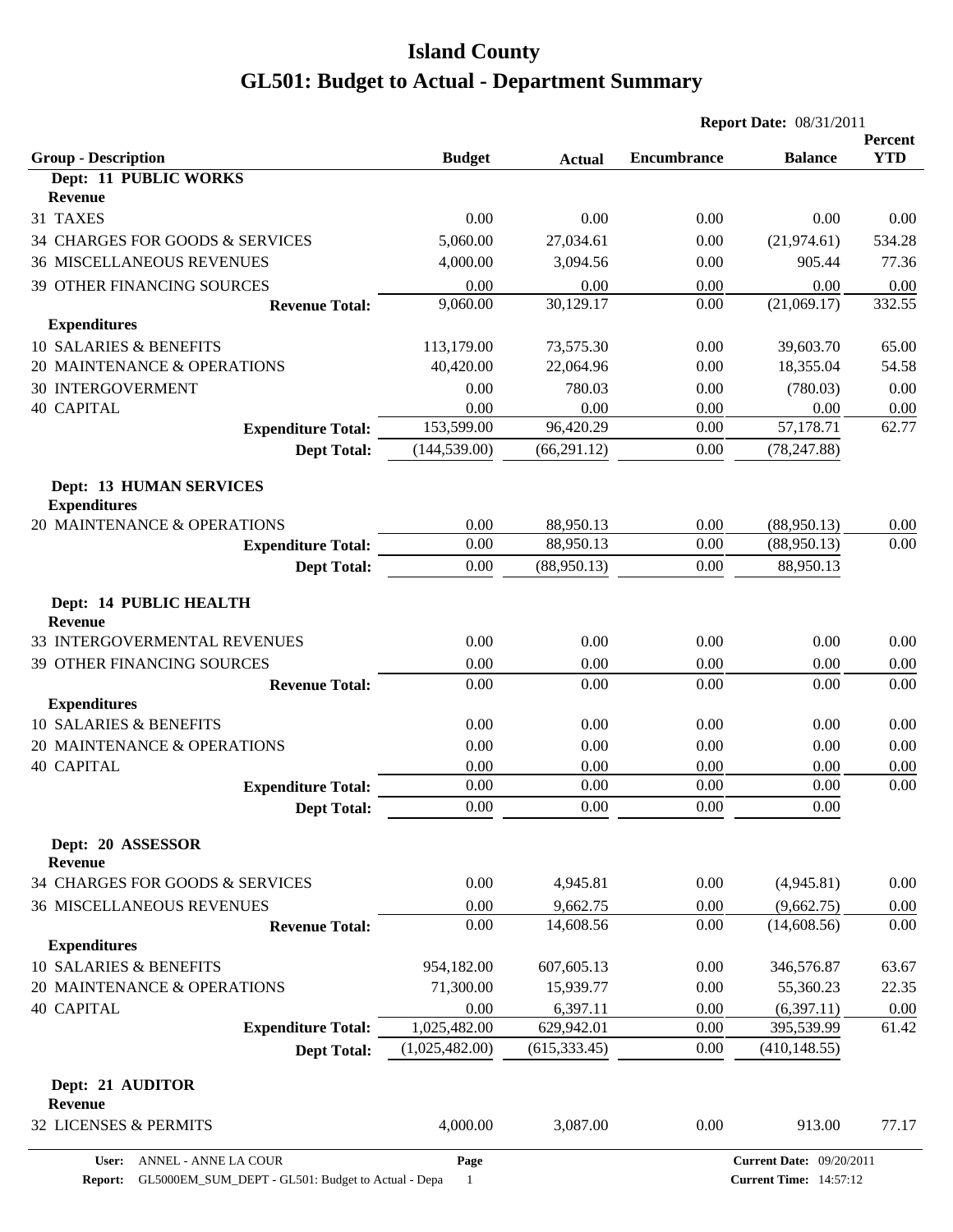|                                                    |                |               | <b>Report Date: 08/31/2011</b> |                |                       |
|----------------------------------------------------|----------------|---------------|--------------------------------|----------------|-----------------------|
| <b>Group - Description</b>                         | <b>Budget</b>  | <b>Actual</b> | <b>Encumbrance</b>             | <b>Balance</b> | Percent<br><b>YTD</b> |
| 34 CHARGES FOR GOODS & SERVICES                    | 597,500.00     | 400,845.17    | 0.00                           | 196,654.83     | 67.08                 |
| <b>36 MISCELLANEOUS REVENUES</b>                   | 300.00         | 670.47        | 0.00                           | (370.47)       | 223.49                |
| <b>Revenue Total:</b>                              | 601,800.00     | 404,602.64    | 0.00                           | 197, 197. 36   | 67.23                 |
| <b>Expenditures</b>                                |                |               |                                |                |                       |
| 10 SALARIES & BENEFITS                             | 675,465.00     | 428,492.81    | 0.00                           | 246,972.19     | 63.43                 |
| 20 MAINTENANCE & OPERATIONS                        | 83,288.00      | 35,917.85     | 0.00                           | 47,370.15      | 43.12                 |
| <b>Expenditure Total:</b>                          | 758,753.00     | 464,410.66    | 0.00                           | 294,342.34     | 61.20                 |
| <b>Dept Total:</b>                                 | (156,953.00)   | (59,808.02)   | 0.00                           | (97, 144.98)   |                       |
| Dept: 24 CLERK<br><b>Revenue</b>                   |                |               |                                |                |                       |
| 33 INTERGOVERMENTAL REVENUES                       | 55,000.00      | 67,604.96     | 0.00                           | (12,604.96)    | 122.91                |
| 34 CHARGES FOR GOODS & SERVICES                    | 228,000.00     | 140,234.01    | 0.00                           | 87,765.99      | 61.50                 |
| <b>35 FINES &amp; PENALTIES</b>                    | 56,848.00      | 42,160.79     | 0.00                           | 14,687.21      | 74.16                 |
| <b>36 MISCELLANEOUS REVENUES</b>                   | 6,000.00       | 7,599.72      | 0.00                           | (1,599.72)     | 126.66                |
| 39 OTHER FINANCING SOURCES                         | 9,000.00       | 9,000.00      | 0.00                           | 0.00           | 100.00                |
| <b>Revenue Total:</b>                              | 354,848.00     | 266,599.48    | 0.00                           | 88,248.52      | 75.13                 |
| <b>Expenditures</b>                                |                |               |                                |                |                       |
| 10 SALARIES & BENEFITS                             | 371,338.00     | 229,495.21    | 0.00                           | 141,842.79     | 61.80                 |
| 20 MAINTENANCE & OPERATIONS                        | 31,500.00      | 21,620.83     | 0.00                           | 9,879.17       | 68.63                 |
| <b>Expenditure Total:</b>                          | 402,838.00     | 251,116.04    | 0.00                           | 151,721.96     | 62.33                 |
| <b>Dept Total:</b>                                 | (47,990.00)    | 15,483.44     | 0.00                           | (63, 473.44)   |                       |
| Dept: 25 COMMISSIONERS<br><b>Revenue</b>           |                |               |                                |                |                       |
| 34 CHARGES FOR GOODS & SERVICES                    | 400.00         | 233.03        | 0.00                           | 166.97         | 58.25                 |
| <b>36 MISCELLANEOUS REVENUES</b>                   | 0.00           | 4,578.84      | 0.00                           | (4,578.84)     | 0.00                  |
| <b>Revenue Total:</b>                              | 400.00         | 4,811.87      | 0.00                           | (4,411.87)     | 1,202.96              |
| <b>Expenditures</b>                                |                |               |                                |                |                       |
| 10 SALARIES & BENEFITS                             | 530,727.00     | 383,872.62    | 0.00                           | 146,854.38     | 72.32                 |
| 20 MAINTENANCE & OPERATIONS                        | 59,750.00      | 27,347.69     | 0.00                           | 32,402.31      | 45.77                 |
| <b>Expenditure Total:</b>                          | 590,477.00     | 411,220.31    | $0.00\,$                       | 179,256.69     | 69.64                 |
| <b>Dept Total:</b>                                 | (590,077.00)   | (406, 408.44) | 0.00                           | (183, 668.56)  |                       |
| <b>Dept: 26 CENTRAL SERVICES</b><br><b>Revenue</b> |                |               |                                |                |                       |
| 31 TAXES                                           | 0.00           | 0.00          | 0.00                           | 0.00           | 0.00                  |
| <b>36 MISCELLANEOUS REVENUES</b>                   | 0.00           | 0.00          | 0.00                           | 0.00           | 0.00                  |
| 39 OTHER FINANCING SOURCES                         | 0.00           | 0.00          | 0.00                           | 0.00           | 0.00                  |
| <b>Revenue Total:</b>                              | 0.00           | 0.00          | 0.00                           | 0.00           | 0.00                  |
| <b>Expenditures</b>                                |                |               |                                |                |                       |
| 10 SALARIES & BENEFITS                             | 476,117.00     | 253,762.27    | 0.00                           | 222,354.73     | 53.29                 |
| 20 MAINTENANCE & OPERATIONS                        | 375,744.00     | 235,869.85    | 34,069.16                      | 105,804.99     | 71.84                 |
| <b>40 CAPITAL</b>                                  | 157,000.00     | 60,784.92     | 0.00                           | 96,215.08      | 38.71                 |
| 60 DEBT SERVICE                                    | 0.00           | 0.00          | 0.00                           | 0.00           | $0.00\,$              |
| <b>Expenditure Total:</b>                          | 1,008,861.00   | 550,417.04    | 34,069.16                      | 424,374.80     | 57.93                 |
| <b>Dept Total:</b>                                 | (1,008,861.00) | (550, 417.04) | (34,069.16)                    | (424, 374.80)  |                       |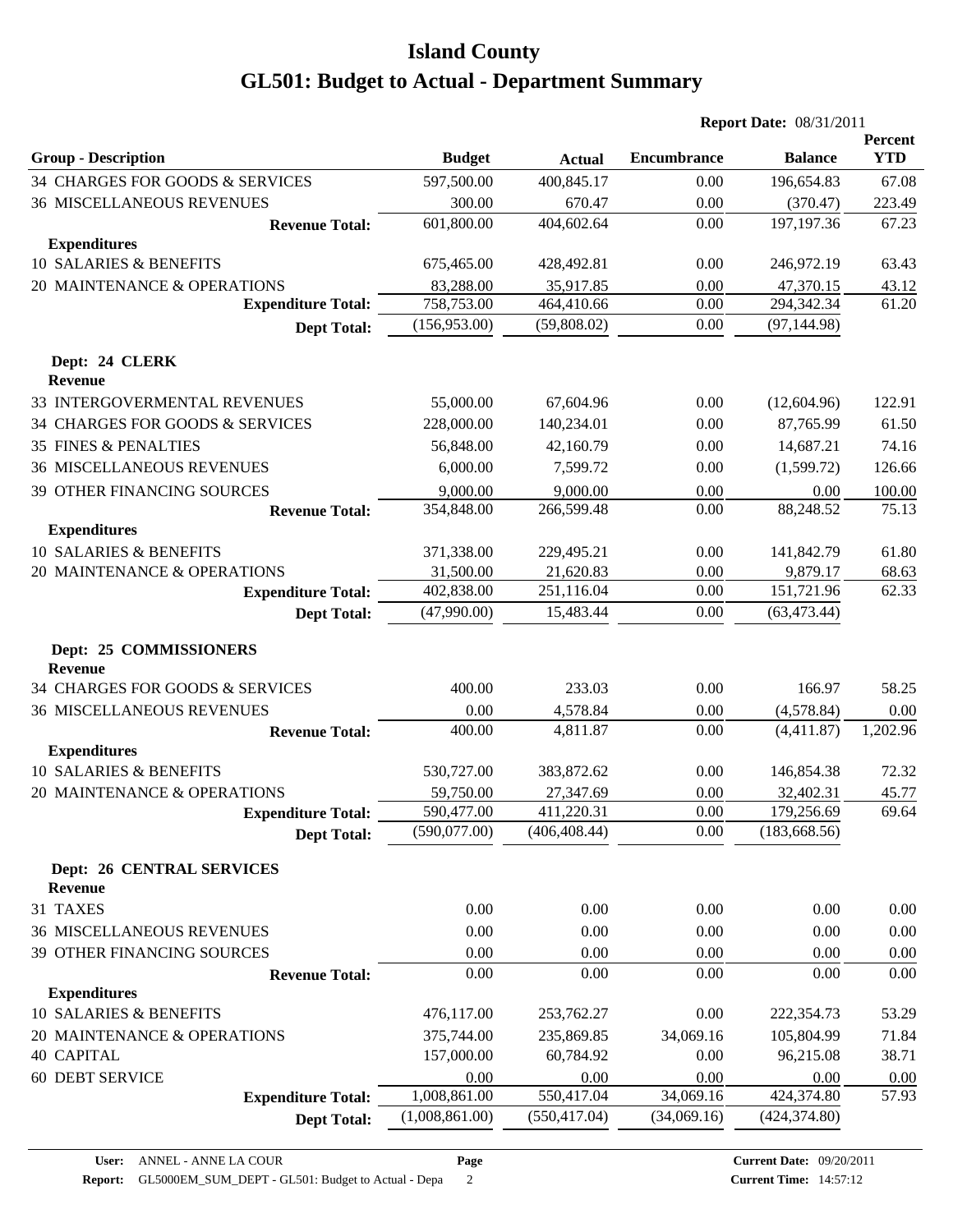|                                                     |               |               | <b>Report Date: 08/31/2011</b> |                |            |
|-----------------------------------------------------|---------------|---------------|--------------------------------|----------------|------------|
|                                                     |               |               |                                |                | Percent    |
| <b>Group - Description</b>                          | <b>Budget</b> | <b>Actual</b> | <b>Encumbrance</b>             | <b>Balance</b> | <b>YTD</b> |
| Dept: 27 CORONER<br><b>Revenue</b>                  |               |               |                                |                |            |
| 33 INTERGOVERMENTAL REVENUES                        | 20,000.00     | 19,422.70     | 0.00                           | 577.30         | 97.11      |
| <b>Revenue Total:</b>                               | 20,000.00     | 19,422.70     | 0.00                           | 577.30         | 97.11      |
| <b>Expenditures</b>                                 |               |               |                                |                |            |
| 10 SALARIES & BENEFITS                              | 144,192.00    | 96,031.59     | 0.00                           | 48,160.41      | 66.59      |
| 20 MAINTENANCE & OPERATIONS                         | 68,925.00     | 52,985.16     | 0.00                           | 15,939.84      | 76.87      |
| <b>Expenditure Total:</b>                           | 213,117.00    | 149,016.75    | 0.00                           | 64,100.25      | 69.92      |
| <b>Dept Total:</b>                                  | (193, 117.00) | (129, 594.05) | 0.00                           | (63,522.95)    |            |
| Dept: 28 FACILITIES & MAINTENANCE<br><b>Revenue</b> |               |               |                                |                |            |
| 34 CHARGES FOR GOODS & SERVICES                     | 40,000.00     | 42,805.97     | 0.00                           | (2,805.97)     | 107.01     |
| <b>Revenue Total:</b>                               | 40,000.00     | 42,805.97     | 0.00                           | (2,805.97)     | 107.01     |
| <b>Expenditures</b>                                 |               |               |                                |                |            |
| 10 SALARIES & BENEFITS                              | 557,191.00    | 358,427.99    | 0.00                           | 198,763.01     | 64.32      |
| 20 MAINTENANCE & OPERATIONS                         | 422,750.00    | 250,068.69    | 0.00                           | 172,681.31     | 59.15      |
| <b>Expenditure Total:</b>                           | 979,941.00    | 608,496.68    | 0.00                           | 371,444.32     | 62.09      |
| <b>Dept Total:</b>                                  | (939, 941.00) | (565, 690.71) | 0.00                           | (374, 250.29)  |            |
| Dept: 29 DISTRICT COURT<br><b>Revenue</b>           |               |               |                                |                |            |
| 33 INTERGOVERMENTAL REVENUES                        | 259,860.00    | 188,604.69    | 0.00                           | 71,255.31      | 72.57      |
| 34 CHARGES FOR GOODS & SERVICES                     | 233,500.00    | 126,730.31    | 0.00                           | 106,769.69     | 54.27      |
| <b>35 FINES &amp; PENALTIES</b>                     | 531,300.00    | 354,695.18    | 0.00                           | 176,604.82     | 66.75      |
| <b>36 MISCELLANEOUS REVENUES</b>                    | 10,000.00     | 15,141.60     | 0.00                           | (5,141.60)     | 151.41     |
| <b>38 NONREVENUES</b>                               | 0.00          | 51.81         | 0.00                           | (51.81)        | 0.00       |
| <b>Revenue Total:</b>                               | 1,034,660.00  | 685,223.59    | 0.00                           | 349,436.41     | 66.22      |
| <b>Expenditures</b>                                 |               |               |                                |                |            |
| 10 SALARIES & BENEFITS                              | 833,082.00    | 551,732.59    | 0.00                           | 281,349.41     | 66.22      |
| 20 MAINTENANCE & OPERATIONS                         | 91,010.00     | 49,047.71     | 0.00                           | 41,962.29      | 53.89      |
| <b>Expenditure Total:</b>                           | 924,092.00    | 600,780.30    | 0.00                           | 323,311.70     | 65.01      |
| <b>Dept Total:</b>                                  | 110,568.00    | 84,443.29     | 0.00                           | 26,124.71      |            |
| Dept: 36 MISCELLANEOUS<br><b>Revenue</b>            |               |               |                                |                |            |
| 33 INTERGOVERMENTAL REVENUES                        | 25,000.00     | 25,000.00     | 0.00                           | 0.00           | 100.00     |
| <b>36 MISCELLANEOUS REVENUES</b>                    | 0.00          | 122.98        | 0.00                           | (122.98)       | 0.00       |
| <b>Revenue Total:</b>                               | 25,000.00     | 25,122.98     | 0.00                           | (122.98)       | 100.49     |
| <b>Expenditures</b>                                 |               |               |                                |                |            |
| 10 SALARIES & BENEFITS                              | 82,000.00     | 51,085.80     | 0.00                           | 30,914.20      | 62.29      |
| 20 MAINTENANCE & OPERATIONS                         | 284,255.00    | 76,685.19     | 0.00                           | 207,569.81     | 26.97      |
| 30 INTERGOVERMENT                                   | 69,417.00     | 44,146.00     | 0.00                           | 25,271.00      | 63.59      |
| <b>Expenditure Total:</b>                           | 435,672.00    | 171,916.99    | 0.00                           | 263,755.01     | 39.46      |
| <b>Dept Total:</b>                                  | (410,672.00)  | (146,794.01)  | 0.00                           | (263, 877.99)  |            |

#### **Dept: 39 PROSECUTING ATTORNEY Revenue**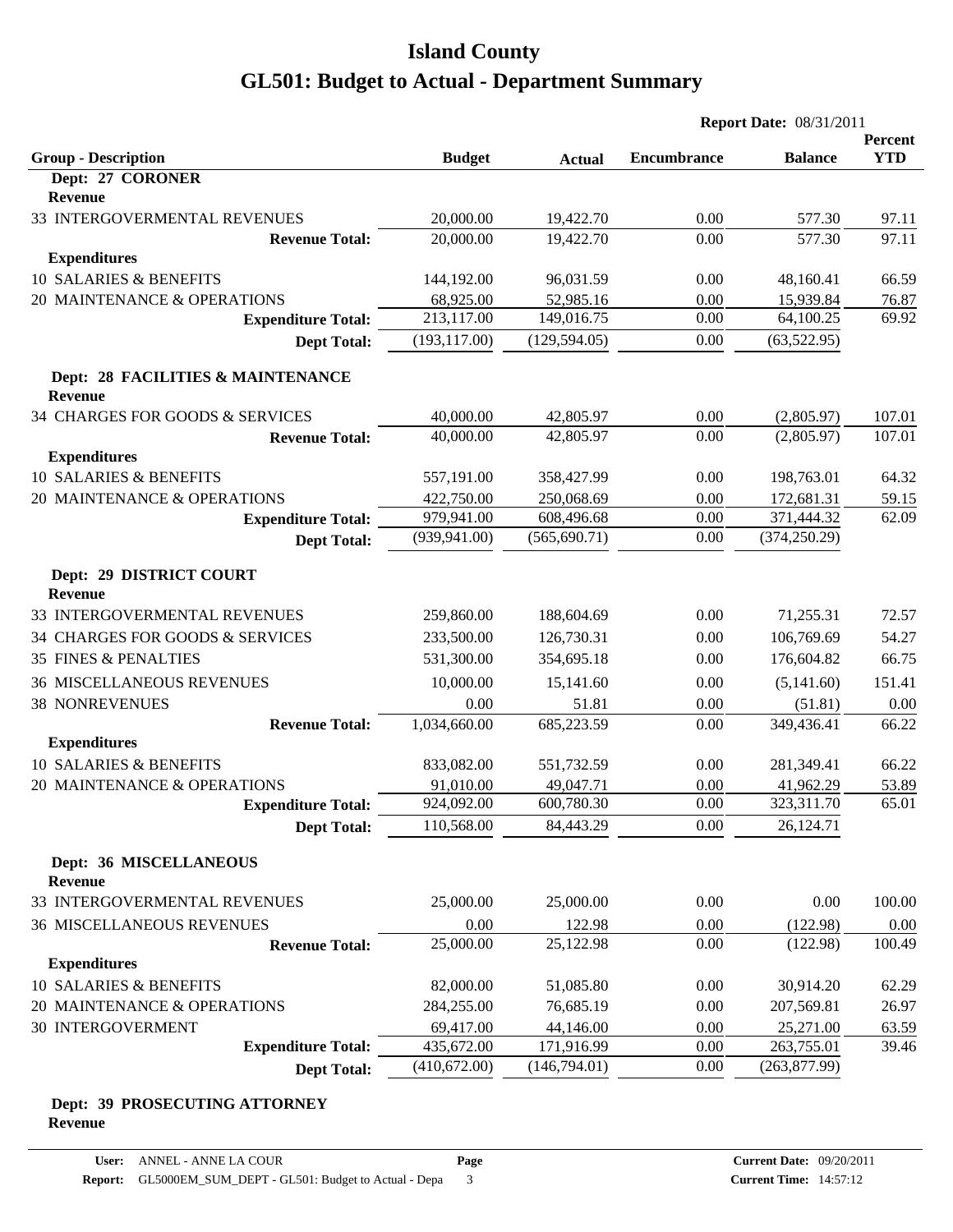|                                                       |                            |                         | <b>Report Date: 08/31/2011</b> |                         |                       |
|-------------------------------------------------------|----------------------------|-------------------------|--------------------------------|-------------------------|-----------------------|
| <b>Group - Description</b>                            | <b>Budget</b>              | <b>Actual</b>           | <b>Encumbrance</b>             | <b>Balance</b>          | Percent<br><b>YTD</b> |
| 33 INTERGOVERMENTAL REVENUES                          | 179,867.00                 | 129,870.67              | 0.00                           | 49,996.33               | 72.20                 |
| 34 CHARGES FOR GOODS & SERVICES                       | 32,500.00                  | 21,018.00               | 0.00                           | 11,482.00               | 64.67                 |
| <b>35 FINES &amp; PENALTIES</b>                       | 0.00                       | 802.65                  | 0.00                           | (802.65)                | 0.00                  |
| <b>36 MISCELLANEOUS REVENUES</b>                      | 0.00                       | 43.75                   | 0.00                           | (43.75)                 | 0.00                  |
| 39 OTHER FINANCING SOURCES                            | 13,000.00                  | 13,000.00               | 0.00                           | 0.00                    | 100.00                |
| <b>Revenue Total:</b>                                 | 225,367.00                 | 164,735.07              | 0.00                           | 60,631.93               | 73.09                 |
| <b>Expenditures</b>                                   |                            |                         |                                |                         |                       |
| <b>10 SALARIES &amp; BENEFITS</b>                     | 1,151,348.00               | 760,454.02              | 0.00                           | 390,893.98              | 66.04                 |
| 20 MAINTENANCE & OPERATIONS                           | 102,756.00                 | 47,137.50               | 0.00                           | 55,618.50               | 45.87                 |
| <b>40 CAPITAL</b>                                     | 17,985.00                  | 0.00                    | 0.00                           | 17,985.00               | 0.00                  |
| <b>Expenditure Total:</b>                             | 1,272,089.00               | 807,591.52              | 0.00                           | 464,497.48              | 63.48                 |
| <b>Dept Total:</b>                                    | (1,046,722.00)             | (642, 856.45)           | 0.00                           | (403, 865.55)           |                       |
| Dept: 40 SHERIFF<br><b>Revenue</b>                    |                            |                         |                                |                         |                       |
| 32 LICENSES & PERMITS                                 | 20,000.00                  | 18,533.75               | 0.00                           | 1,466.25                | 92.66                 |
| 33 INTERGOVERMENTAL REVENUES                          | 217,000.00                 | 141,310.52              | 0.00                           | 75,689.48               | 65.12                 |
| 34 CHARGES FOR GOODS & SERVICES                       | 54,500.00                  | 35,532.93               | 0.00                           | 18,967.07               | 65.19                 |
| <b>35 FINES &amp; PENALTIES</b>                       | 0.00                       | 30.87                   | 0.00                           | (30.87)                 | 0.00                  |
| <b>36 MISCELLANEOUS REVENUES</b>                      | 4,700.00                   | 10,269.15               | 0.00                           | (5,569.15)              | 218.49                |
| <b>38 NONREVENUES</b>                                 | 0.00                       | 1,202.00                | 0.00                           | (1,202.00)              | 0.00                  |
| 39 OTHER FINANCING SOURCES                            | 616,000.00                 | 616,000.00              | 0.00                           | $0.00\,$                | 100.00                |
| <b>Revenue Total:</b>                                 | 912,200.00                 | 822,879.22              | 0.00                           | 89,320.78               | 90.20                 |
| <b>Expenditures</b>                                   |                            |                         |                                |                         |                       |
| 10 SALARIES & BENEFITS                                | 4,965,834.00               | 3,307,606.37            | 0.00                           | 1,658,227.63            | 66.60                 |
| 20 MAINTENANCE & OPERATIONS                           | 847,284.00                 | 403,286.88              | 0.00                           | 443,997.12              | 47.59                 |
| <b>30 INTERGOVERMENT</b>                              | 577,515.00                 | 442,326.00              | 0.00                           | 135,189.00              | 76.59                 |
| 90 OTHER                                              | 0.00                       | 0.00                    | 0.00                           | 0.00                    | 0.00                  |
| <b>Expenditure Total:</b>                             | 6,390,633.00               | 4,153,219.25            | 0.00                           | 2,237,413.75            | 64.98                 |
| <b>Dept Total:</b>                                    | (5,478,433.00)             | (3,330,340.03)          | 0.00                           | (2,148,092.97)          |                       |
| <b>Dept: 41 SUPERIOR COURT</b><br><b>Revenue</b>      |                            |                         |                                |                         |                       |
| 32 LICENSES & PERMITS                                 | 20,000.00                  | 7,889.00                | 0.00                           | 12,111.00               | 39.44                 |
| 33 INTERGOVERMENTAL REVENUES                          | 315,263.00                 | 166,741.74              | 0.00                           | 148,521.26              | 52.88                 |
| 34 CHARGES FOR GOODS & SERVICES                       | 18,000.00                  | 12,130.95               | 0.00                           | 5,869.05                | 67.39                 |
| <b>35 FINES &amp; PENALTIES</b>                       | 0.00                       | 20.00                   | 0.00                           | (20.00)                 | 0.00                  |
| <b>36 MISCELLANEOUS REVENUES</b>                      | 0.00                       | 979.25                  | 0.00                           | (979.25)                | 0.00                  |
| <b>Revenue Total:</b>                                 | 353,263.00                 | 187,760.94              | 0.00                           | 165,502.06              | 53.15                 |
| <b>Expenditures</b>                                   |                            |                         |                                |                         |                       |
| 10 SALARIES & BENEFITS<br>20 MAINTENANCE & OPERATIONS | 876,275.00                 | 571,061.34              | 0.00<br>0.00                   | 305,213.66              | 65.16                 |
| <b>Expenditure Total:</b>                             | 158,052.00<br>1,034,327.00 | 76,321.62<br>647,382.96 | 0.00                           | 81,730.38<br>386,944.04 | 48.28<br>62.58        |
| <b>Dept Total:</b>                                    | (681,064.00)               | (459, 622.02)           | 0.00                           | (221, 441.98)           |                       |
|                                                       |                            |                         |                                |                         |                       |

#### **Dept: 42 TREASURER Revenue**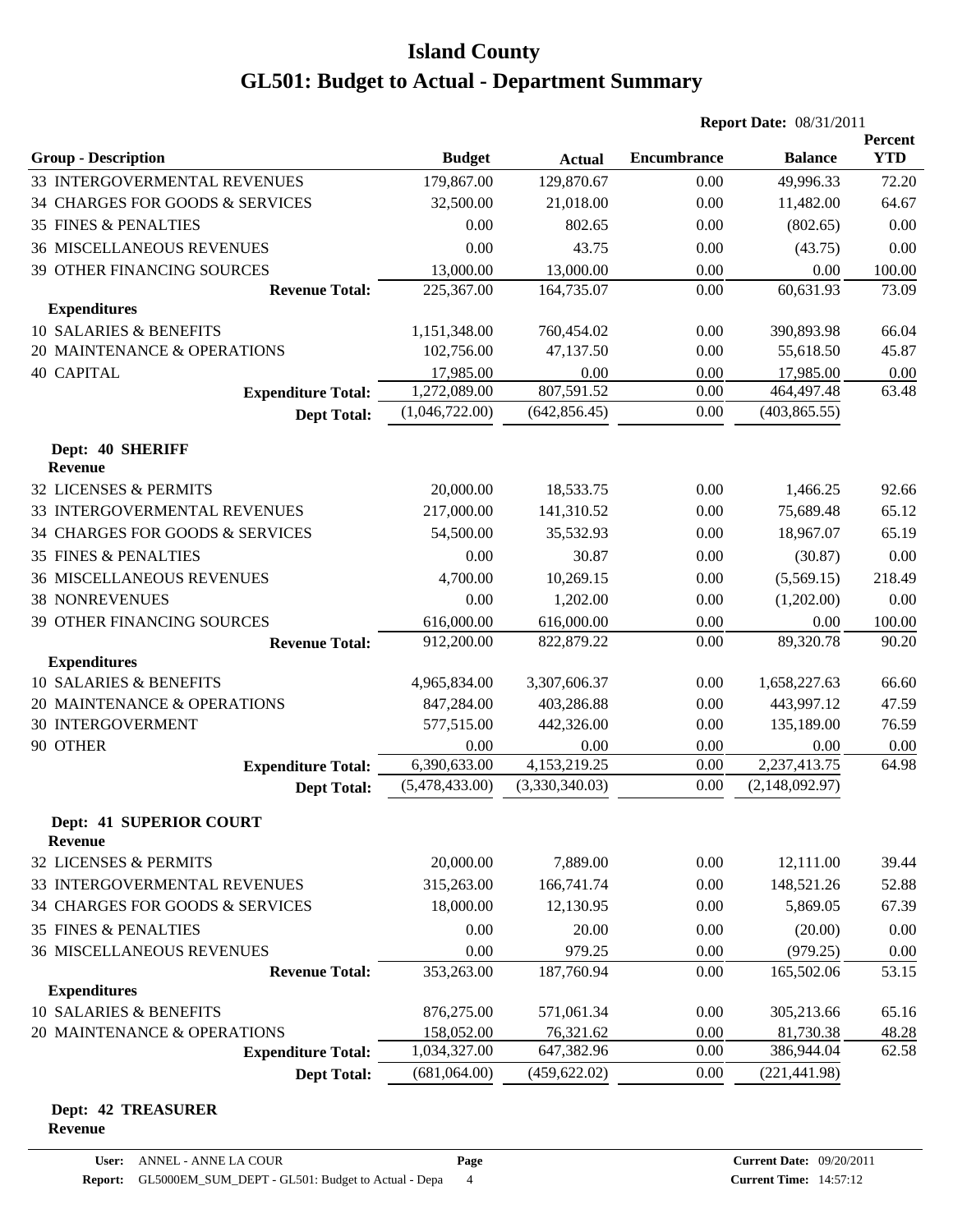|                                                        |               |               | <b>Report Date: 08/31/2011</b> |                |                       |
|--------------------------------------------------------|---------------|---------------|--------------------------------|----------------|-----------------------|
| <b>Group - Description</b>                             | <b>Budget</b> | <b>Actual</b> | <b>Encumbrance</b>             | <b>Balance</b> | Percent<br><b>YTD</b> |
| 31 TAXES                                               | 83,000.00     | 56,015.87     | 0.00                           | 26,984.13      | 67.48                 |
| 34 CHARGES FOR GOODS & SERVICES                        | 8,495.00      | 5,391.49      | 0.00                           | 3,103.51       | 63.46                 |
| <b>36 MISCELLANEOUS REVENUES</b>                       | 356,000.00    | 136,308.83    | 0.00                           | 219,691.17     | 38.28                 |
| <b>Revenue Total:</b>                                  | 447,495.00    | 197,716.19    | 0.00                           | 249,778.81     | 44.18                 |
| <b>Expenditures</b>                                    |               |               |                                |                |                       |
| 10 SALARIES & BENEFITS                                 | 392,205.00    | 241,500.59    | 0.00                           | 150,704.41     | 61.57                 |
| 20 MAINTENANCE & OPERATIONS                            | 63,057.00     | 46,477.19     | 0.00                           | 16,579.81      | 73.70                 |
| <b>40 CAPITAL</b>                                      | 17,000.00     | 18,329.36     | 0.00                           | (1,329.36)     | 107.81                |
| <b>60 DEBT SERVICE</b>                                 | 5,000.00      | 2,129.43      | 0.00                           | 2,870.57       | 42.58                 |
| <b>Expenditure Total:</b>                              | 477,262.00    | 308,436.57    | 0.00                           | 168,825.43     | 64.62                 |
| <b>Dept Total:</b>                                     | (29,767.00)   | (110, 720.38) | 0.00                           | 80,953.38      |                       |
| Dept: 47 BUDGET<br><b>Expenditures</b>                 |               |               |                                |                |                       |
| 10 SALARIES & BENEFITS                                 | 117,971.00    | 83,399.34     | 0.00                           | 34,571.66      | 70.69                 |
| 20 MAINTENANCE & OPERATIONS                            | 8,300.00      | 6,728.62      | 0.00                           | 1,571.38       | 81.06                 |
| <b>Expenditure Total:</b>                              | 126,271.00    | 90,127.96     | $0.00\,$                       | 36,143.04      | 71.37                 |
| <b>Dept Total:</b>                                     | (126, 271.00) | (90, 127.96)  | 0.00                           | (36, 143.04)   |                       |
| <b>Dept: 48 EMERGENCY MANAGEMENT</b><br><b>Revenue</b> |               |               |                                |                |                       |
| 33 INTERGOVERMENTAL REVENUES                           | 213,411.00    | 68,792.14     | 0.00                           | 144,618.86     | 32.23                 |
| <b>Revenue Total:</b>                                  | 213,411.00    | 68,792.14     | 0.00                           | 144,618.86     | 32.23                 |
| <b>Expenditures</b>                                    |               |               |                                |                |                       |
| 10 SALARIES & BENEFITS                                 | 50,677.00     | 16,367.25     | 0.00                           | 34,309.75      | 32.29                 |
| 20 MAINTENANCE & OPERATIONS                            | 179,133.00    | 75,441.40     | 0.00                           | 103,691.60     | 42.11                 |
| <b>30 INTERGOVERMENT</b>                               | 25,000.00     | 2,884.00      | 0.00                           | 22,116.00      | 11.53                 |
| <b>40 CAPITAL</b>                                      | 17,278.00     | 7,676.83      | 0.00                           | 9,601.17       | 44.43                 |
| <b>Expenditure Total:</b>                              | 272,088.00    | 102,369.48    | 0.00                           | 169,718.52     | 37.62                 |
| <b>Dept Total:</b>                                     | (58,677.00)   | (33,577.34)   | 0.00                           | (25,099.66)    |                       |
| Dept: 51 CIVIL SERVICE<br><b>Revenue</b>               |               |               |                                |                |                       |
| 34 CHARGES FOR GOODS & SERVICES                        | 500.00        | 0.00          | 0.00                           | 500.00         | 0.00                  |
| <b>Revenue Total:</b>                                  | 500.00        | 0.00          | 0.00                           | 500.00         | $0.00\,$              |
| <b>Expenditures</b>                                    |               |               |                                |                |                       |
| 20 MAINTENANCE & OPERATIONS                            | 0.00          | 136.59        | 0.00                           | (136.59)       | 0.00                  |
| <b>Expenditure Total:</b>                              | 0.00          | 136.59        | 0.00                           | (136.59)       | 0.00                  |
| <b>Dept Total:</b>                                     | 500.00        | (136.59)      | 0.00                           | 636.59         |                       |
| Dept: 53 PLANNING<br>Revenue                           |               |               |                                |                |                       |
| 32 LICENSES & PERMITS                                  | 870,000.00    | 671,733.82    | 0.00                           | 198,266.18     | 77.21                 |
| 33 INTERGOVERMENTAL REVENUES                           | 177,200.00    | 130,243.49    | 0.00                           | 46,956.51      | 73.50                 |
| 34 CHARGES FOR GOODS & SERVICES                        | 491,100.00    | 289,464.97    | 0.00                           | 201,635.03     | 58.94                 |
| <b>36 MISCELLANEOUS REVENUES</b>                       | 2,000.00      | (31.80)       | 0.00                           | 2,031.80       | $-1.59$               |
| 39 OTHER FINANCING SOURCES                             | 49,000.00     | 49,000.00     | 0.00                           | 0.00           | 100.00                |
| <b>Revenue Total:</b>                                  | 1,589,300.00  | 1,140,410.48  | 0.00                           | 448,889.52     | 71.75                 |
|                                                        |               |               |                                |                |                       |

**Report:** GL5000EM\_SUM\_DEPT - GL501: Budget to Actual - Depa 5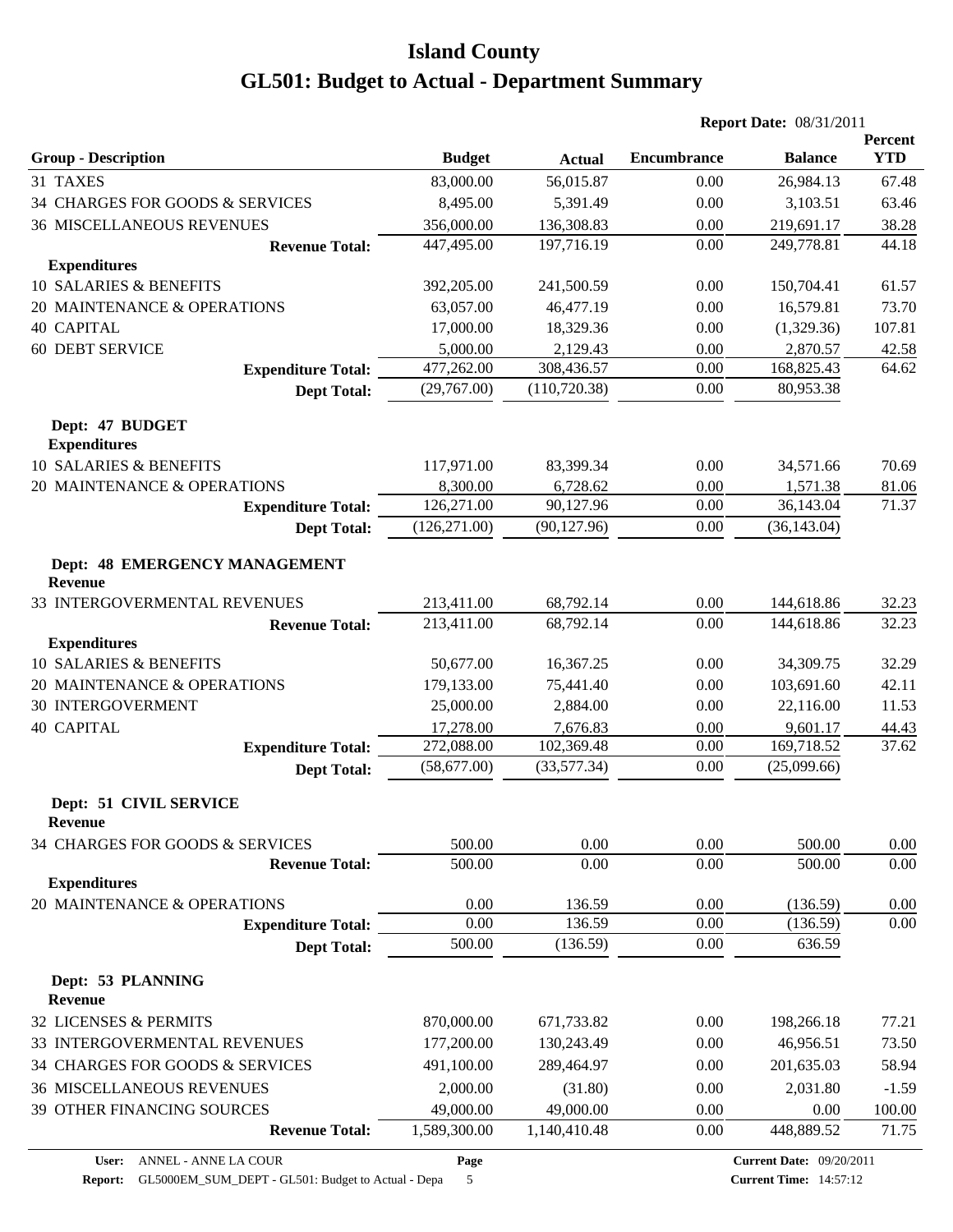|                                                   |                |               |                    | <b>Report Date: 08/31/2011</b> |                       |
|---------------------------------------------------|----------------|---------------|--------------------|--------------------------------|-----------------------|
| <b>Group - Description</b>                        | <b>Budget</b>  | <b>Actual</b> | <b>Encumbrance</b> | <b>Balance</b>                 | Percent<br><b>YTD</b> |
| <b>Expenditures</b>                               |                |               |                    |                                |                       |
| 10 SALARIES & BENEFITS                            | 1,307,081.00   | 846,274.23    | 0.00               | 460,806.77                     | 64.74                 |
| 20 MAINTENANCE & OPERATIONS                       | 218,308.00     | 221,560.25    | 0.00               | (3,252.25)                     | 101.48                |
| <b>40 CAPITAL</b>                                 | 0.00           | 32,568.41     | 0.00               | (32, 568.41)                   | 0.00                  |
| <b>Expenditure Total:</b>                         | 1,525,389.00   | 1,100,402.89  | 0.00               | 424,986.11                     | 72.13                 |
| <b>Dept Total:</b>                                | 63,911.00      | 40,007.59     | 0.00               | 23,903.41                      |                       |
| Dept: 54 GENERAL SERVICES ADMIN<br><b>Revenue</b> |                |               |                    |                                |                       |
| 31 TAXES                                          | 0.00           | 0.00          | 0.00               | 0.00                           | 0.00                  |
| 33 INTERGOVERMENTAL REVENUES                      | 58,897.00      | 0.00          | 0.00               | 58,897.00                      | 0.00                  |
| 34 CHARGES FOR GOODS & SERVICES                   | 48,500.00      | 23,766.80     | 0.00               | 24,733.20                      | 49.00                 |
| <b>35 FINES &amp; PENALTIES</b>                   | 5,000.00       | 1,700.00      | 0.00               | 3,300.00                       | 34.00                 |
| <b>36 MISCELLANEOUS REVENUES</b>                  | 7,000.00       | 2,508.38      | 0.00               | 4,491.62                       | 35.83                 |
| <b>Revenue Total:</b>                             | 119,397.00     | 27,975.18     | 0.00               | 91,421.82                      | 23.43                 |
| <b>Expenditures</b>                               |                |               |                    |                                |                       |
| 10 SALARIES & BENEFITS                            | 117,633.00     | 62,128.10     | 0.00               | 55,504.90                      | 52.81                 |
| 20 MAINTENANCE & OPERATIONS                       | 992,032.00     | 748,593.87    | 0.00               | 243,438.13                     | 75.46                 |
| <b>30 INTERGOVERMENT</b>                          | 11,044.00      | 10,148.10     | 0.00               | 895.90                         | 91.88                 |
| <b>40 CAPITAL</b>                                 | 0.00           | 0.00          | 0.00               | 0.00                           | 0.00                  |
| <b>60 DEBT SERVICE</b>                            | 0.00           | 0.00          | 0.00               | 0.00                           | 0.00                  |
| <b>Expenditure Total:</b>                         | 1,120,709.00   | 820,870.07    | 0.00               | 299,838.93                     | 73.24                 |
| <b>Dept Total:</b>                                | (1,001,312.00) | (792, 894.89) | 0.00               | (208, 417.11)                  |                       |
| <b>Dept: 59 HUMAN RESOURCES</b><br><b>Revenue</b> |                |               |                    |                                |                       |
| 34 CHARGES FOR GOODS & SERVICES                   | 0.00           | 5,671.07      | 0.00               | (5,671.07)                     | 0.00                  |
| <b>36 MISCELLANEOUS REVENUES</b>                  | 0.00           | 925.52        | 0.00               | (925.52)                       | 0.00                  |
| <b>Revenue Total:</b>                             | 0.00           | 6,596.59      | 0.00               | (6, 596.59)                    | 0.00                  |
| <b>Expenditures</b>                               |                |               |                    |                                |                       |
| 10 SALARIES & BENEFITS                            | 129,833.00     | 76,428.31     | 0.00               | 53,404.69                      | 58.86                 |
| 20 MAINTENANCE & OPERATIONS                       | 13,800.00      | 12,334.29     | $0.00\,$           | 1,465.71                       | 89.37                 |
| <b>Expenditure Total:</b>                         | 143,633.00     | 88,762.60     | 0.00               | 54,870.40                      | 61.79                 |
| <b>Dept Total:</b>                                | (143, 633.00)  | (82, 166.01)  | 0.00               | (61, 466.99)                   |                       |
| Dept: 90 FUND NON-DEPARTMENTAL<br><b>Revenue</b>  |                |               |                    |                                |                       |
| 30 USE OF FUND BALANCE/RESERVES                   | 150,000.00     | 0.00          | 0.00               | 150,000.00                     | 0.00                  |
| 31 TAXES                                          | 13,237,934.00  | 8,413,557.26  | 0.00               | 4,824,376.74                   | 63.55                 |
| 33 INTERGOVERMENTAL REVENUES                      | 1,013,500.00   | 698,200.59    | 0.00               | 315,299.41                     | 68.89                 |
| 34 CHARGES FOR GOODS & SERVICES                   | 0.00           | 4,054.91      | 0.00               | (4,054.91)                     | 0.00                  |
| 36 MISCELLANEOUS REVENUES                         | 14,000.00      | 2,484.61      | 0.00               | 11,515.39                      | 17.74                 |
| 39 OTHER FINANCING SOURCES                        | 1,192,000.00   | 1,192,000.00  | 0.00               | 0.00                           | 100.00                |
| <b>Revenue Total:</b>                             | 15,607,434.00  | 10,310,297.37 | 0.00               | 5,297,136.63                   | 66.06                 |
| <b>Expenditures</b>                               |                |               |                    |                                |                       |
| 10 SALARIES & BENEFITS                            | 32,870.00      | 32,869.68     | 0.00               | 0.32                           | 100.00                |
| 20 MAINTENANCE & OPERATIONS                       | 25,760.00      | 0.00          | 0.00               | 25,760.00                      | 0.00                  |

**Page**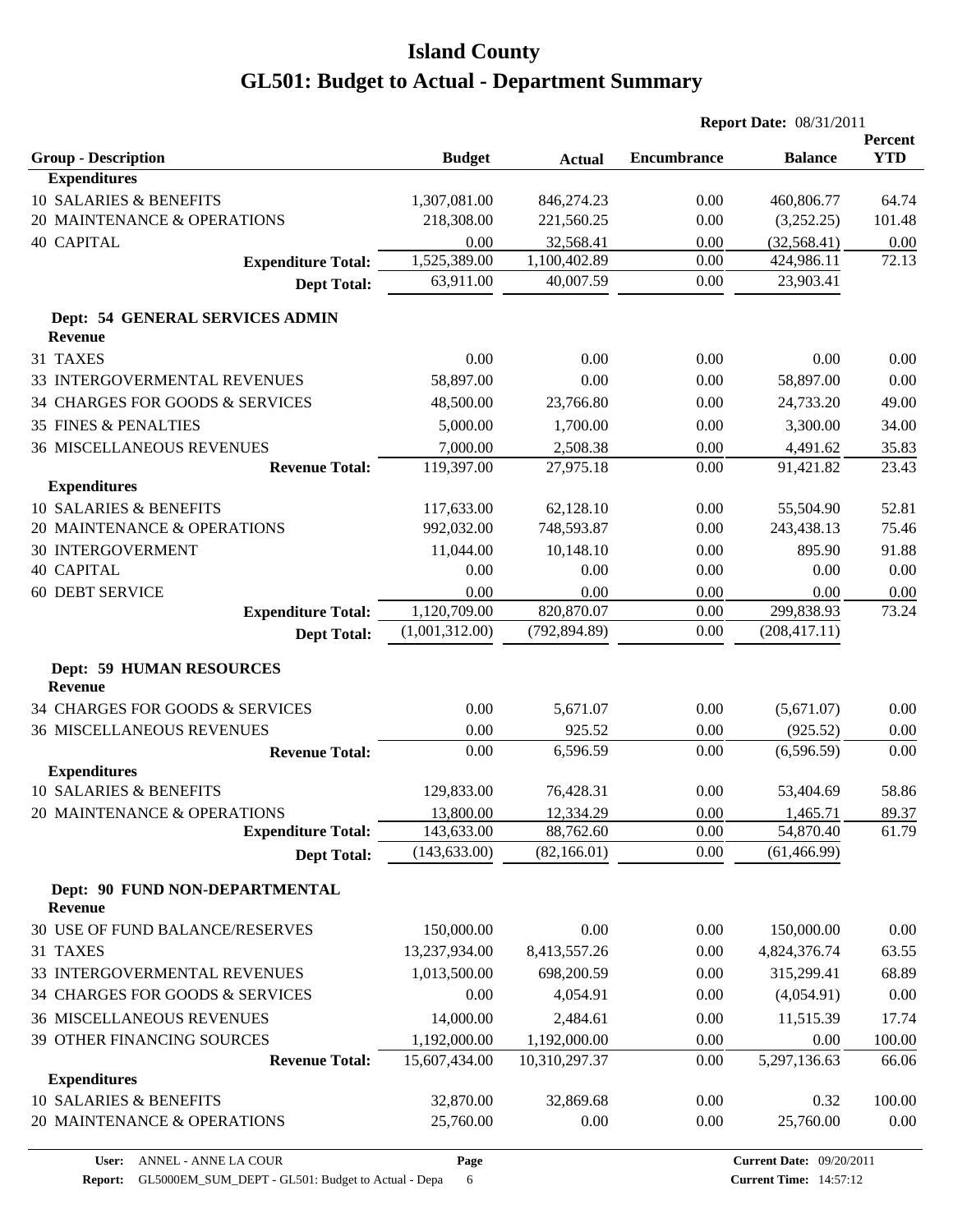|               |              |                    |                | <b>Percent</b>                 |
|---------------|--------------|--------------------|----------------|--------------------------------|
| <b>Budget</b> | Actual       | <b>Encumbrance</b> | <b>Balance</b> | <b>YTD</b>                     |
| 0.00          | 0.00         | 0.00               | 0.00           | 0.00                           |
| 1,674,607.00  | 1,184,545.02 | 0.00               | 490,061.98     | 70.73                          |
| 0.00          | 0.00         | 0.00               | 0.00           | 0.00                           |
| 514,665.00    | 0.00         | 0.00               | 514,665.00     | 0.00                           |
| 2,247,902.00  | 1.217.414.70 | 0.00               | 1,030,487.30   | 54.15                          |
| 13,359,532.00 | 9,092,882.67 | 0.00               | 4,266,649.33   |                                |
|               |              |                    |                | <b>Report Date: 08/31/2011</b> |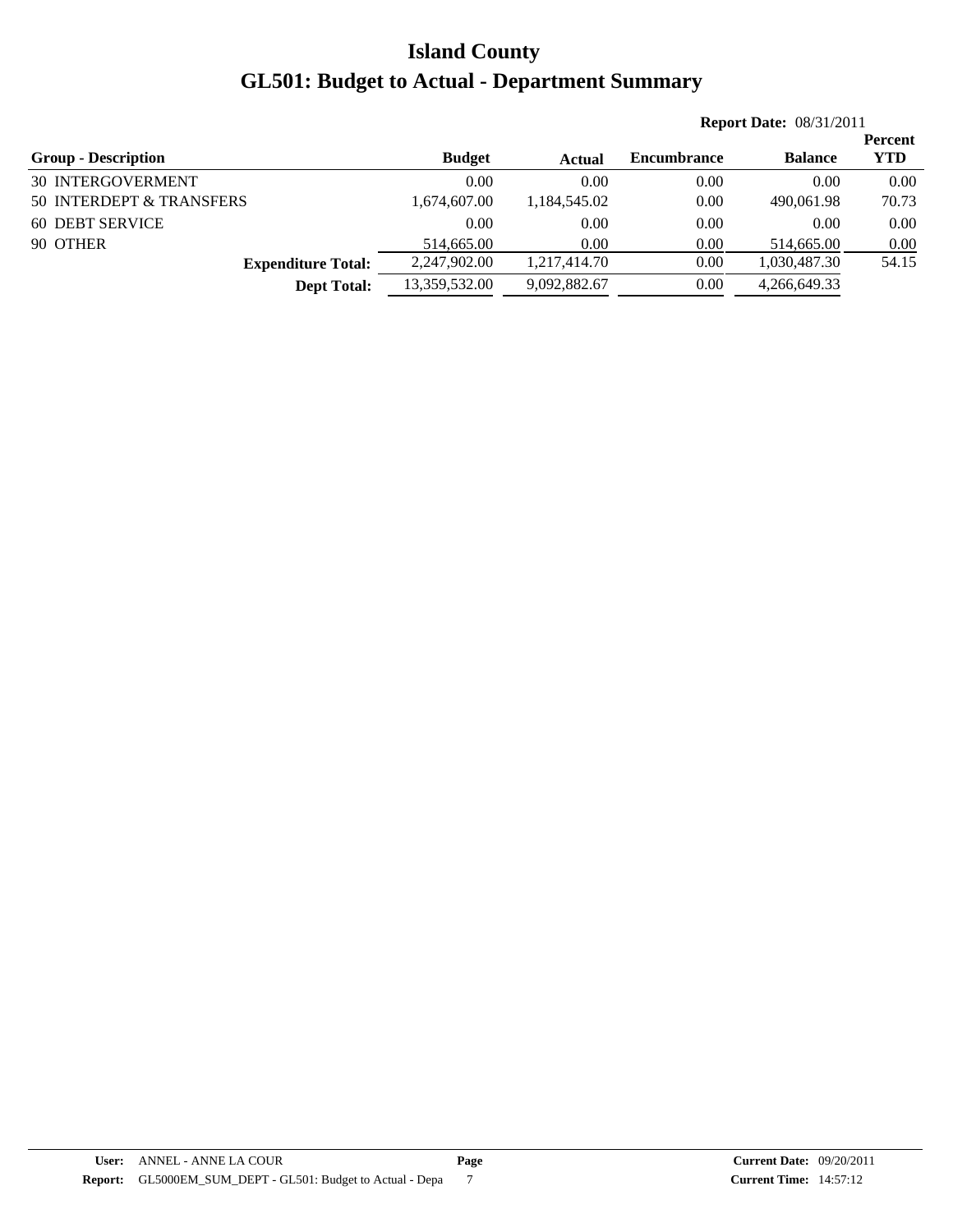|                                                                                                  | <b>Prior Years to Date Actuals</b> |               | 2011<br>Approved | 2011<br><b>Month</b><br>to Date @ | 2011<br>Year to<br>Date @ | 2011<br><b>Encumbered</b><br>Amount @ | 2011<br>Balance @ | <b>Percent</b>                                            |
|--------------------------------------------------------------------------------------------------|------------------------------------|---------------|------------------|-----------------------------------|---------------------------|---------------------------------------|-------------------|-----------------------------------------------------------|
| Object<br><b>Description</b>                                                                     | 2009                               | 2010          | <b>Budget</b>    | 08/31/2011                        | 08/31/2011                | 08/31/2011                            | 08/31/2011        | <b>YTD</b>                                                |
| 2% HOTEL/MOTEL PUBLIC FACILITI (124)                                                             |                                    |               |                  |                                   |                           |                                       |                   |                                                           |
| USE OF FUND BALANCE                                                                              | 0.00                               | 0.00          | 0.00             | 0.00                              | 0.00                      | 0.00                                  | 0.00              | 0%                                                        |
| <b>REVENUES</b>                                                                                  | 63,245.45                          | 63,652.09     | 115,000.00       | 16,432.64                         | 72,825.07                 | 0.00                                  | 42,174.93         | 63%                                                       |
| <b>EXPENDITURES</b>                                                                              | (73, 281.64)                       | (77, 131.78)  | (110, 400.00)    | (16, 453.79)                      | (78, 446.53)              | 0.00                                  | (31, 953.47)      | 71%                                                       |
| <b>TRANSFERS OUT</b>                                                                             | (2,568.00)                         | (4,600.00)    | (4,600.00)       | 0.00                              | (4,500.00)                | 0.00                                  | (100.00)          | 98%                                                       |
| Net 2% HOTEL/MOTEL PUBLIC FACILITI (124)                                                         | (12,604.19)                        | (18,079.69)   | 0.00             | (21.15)                           | (10, 121.46)              | 0.00                                  | 10,121.46         |                                                           |
| <b>ALCOHOL/SUBSTANCE ABUSE (123)</b>                                                             |                                    |               |                  |                                   |                           |                                       |                   |                                                           |
| USE OF FUND BALANCE                                                                              | 0.00                               | 0.00          | 0.00             | 0.00                              | 0.00                      | 0.00                                  | 0.00              | 0%                                                        |
| <b>REVENUES</b>                                                                                  | 55,877.66                          | 29,700.69     | 11,280.00        | 1,978.91                          | 7,200.36                  | 0.00                                  | 4,079.64          | 64 %                                                      |
| <b>GRANT REVENUES</b>                                                                            | 145.673.34                         | 276.507.28    | 584.395.00       | 39.354.38                         | 253.947.82                | 0.00                                  | 330.447.18        | 43 %                                                      |
| <b>EXPENDITURES</b>                                                                              | (269,916.28)                       | (337, 123.35) | (602, 175.00)    | (55, 331.69)                      | (363, 573.82)             | 0.00                                  | (238, 601.18)     | 60%                                                       |
| <b>TRANSFERS IN</b>                                                                              | 22,063.32                          | 28,883.00     | 6,500.00         | 0.00                              | 0.00                      | 0.00                                  | 6,500.00          | $0\%$                                                     |
| <b>TRANSFERS OUT</b>                                                                             | (10, 582.00)                       | 0.00          | 0.00             | 0.00                              | (1,587.40)                | 0.00                                  | 1,587.40          | $0\%$                                                     |
| Net ALCOHOL/SUBSTANCE ABUSE (123)                                                                | (56, 883.96)                       | (2,032.38)    | 0.00             | (13,998.40)                       | (104, 013.04)             | 0.00                                  | 104,013.04        |                                                           |
| <b>ANTI-PROFITEERING (136)</b>                                                                   |                                    |               |                  |                                   |                           |                                       |                   |                                                           |
| USE OF FUND BALANCE                                                                              | 0.00                               | 0.00          | 0.00             | 0.00                              | 0.00                      | 0.00                                  | 0.00              | 0%                                                        |
| <b>REVENUES</b>                                                                                  | 109.31                             | 22.50         | 0.00             | 1.85                              | 15.61                     | 0.00                                  | (15.61)           | $0\%$                                                     |
| <b>TRANSFERS OUT</b>                                                                             | (20,000.00)                        | 0.00          | 0.00             | 0.00                              | 0.00                      | 0.00                                  | 0.00              | $0\%$                                                     |
| Net ANTI-PROFITEERING (136)                                                                      | (19,890.69)                        | 22.50         | 0.00             | 1.85                              | 15.61                     | 0.00                                  | (15.61)           |                                                           |
| <b>AUDITOR'S O &amp; M (118)</b>                                                                 |                                    |               |                  |                                   |                           |                                       |                   |                                                           |
| USE OF FUND BALANCE                                                                              | 0.00                               | 0.00          | 0.00             | 0.00                              | 0.00                      | 0.00                                  | 0.00              | 0%                                                        |
| <b>REVENUES</b>                                                                                  | 141,045.12                         | 107,134.88    | 124,825.00       | 5,026.40                          | 102,683.62                | 0.00                                  | 22,141.38         | 82%                                                       |
| <b>EXPENDITURES</b>                                                                              | (108, 870.71)                      | (84, 876.49)  | (150, 225.00)    | (9,367.10)                        | (94, 102.61)              | 0.00                                  | (56, 122.39)      | 63%                                                       |
| <b>TRANSFERS IN</b>                                                                              | 17,243.36                          | 25,400.00     | 25,400.00        | 0.00                              | 25,400.00                 | 0.00                                  | 0.00              | 100 %                                                     |
| <b>TRANSFERS OUT</b>                                                                             | 0.00                               | 0.00          | 0.00             | 0.00                              | 0.00                      | 0.00                                  | 0.00              | $0\%$                                                     |
| Net AUDITOR'S O & M (118)                                                                        | 49.417.77                          | 47,658.39     | 0.00             | (4.340.70)                        | 33.981.01                 | 0.00                                  | (33,981.01)       |                                                           |
| <b>CAPITAL DRAINAGE (321)</b>                                                                    |                                    |               |                  |                                   |                           |                                       |                   |                                                           |
| <b>REVENUES</b>                                                                                  | 0.00                               | 0.00          | 70.00            | 0.00                              | 0.00                      | 0.00                                  | 70.00             | $0\%$                                                     |
| <b>EXPENDITURES</b>                                                                              | (146, 585.77)                      | (76, 508.17)  | (393, 270.00)    | (19,601.13)                       | (69, 910.85)              | 0.00                                  | (323, 359.15)     | 18%                                                       |
| <b>TRANSFERS IN</b>                                                                              | 318,336.00                         | 100,000.00    | 410,000.00       | 0.00                              | 111,000.00                | 0.00                                  | 299,000.00        | 27 %                                                      |
| <b>TRANSFERS OUT</b>                                                                             | 0.00                               | (22,700.00)   | (16,800.00)      | 0.00                              | (16,800.00)               | 0.00                                  | 0.00              | 100 %                                                     |
| Net CAPITAL DRAINAGE (321)                                                                       | 171,750.23                         | 791.83        | 0.00             | (19,601.13)                       | 24,289.15                 | 0.00                                  | (24, 289.15)      |                                                           |
| CASA FUND (131)                                                                                  |                                    |               |                  |                                   |                           |                                       |                   |                                                           |
| USE OF FUND BALANCE                                                                              | 0.00                               | 0.00          | 7,000.00         | 0.00                              | 0.00                      | 0.00                                  | 7,000.00          | 0%                                                        |
| <b>REVENUES</b>                                                                                  | 700.00                             | 0.00          | 270.00           | 0.00                              | 4,570.85                  | 0.00                                  | (4,300.85)        | 1,693 %                                                   |
| <b>GRANT REVENUES</b>                                                                            | 36,510.00                          | 29,515.50     | 59,031.00        | 0.00                              | 22,527.65                 | 0.00                                  | 36,503.35         | 38 %                                                      |
| <b>EXPENDITURES</b>                                                                              | (77, 458.48)                       | (78, 301.29)  | (106, 702.00)    | (8, 197.37)                       | (70, 929.35)              | 0.00                                  | (35,772.65)       | 66 %                                                      |
| <b>TRANSFERS IN</b>                                                                              | 33,727.32                          | 50,591.00     | 50,591.00        | 0.00                              | 50,591.00                 | 0.00                                  | 0.00              | 100 %                                                     |
| User: ANNEL - ANNE LA COUR<br>Report: GL5010EM_FUND - GL535: Multi Year Budget to Actual by Fund |                                    |               | Page<br>1        |                                   |                           |                                       |                   | Current Date: 09/20/2011<br><b>Current Time: 15:00:05</b> |

Report: GL5010EM\_FUND - GL535: Multi Year Budget to Actual by Fund 15:00:05 15:00:05 15:00:05 15:00:05 15:00:05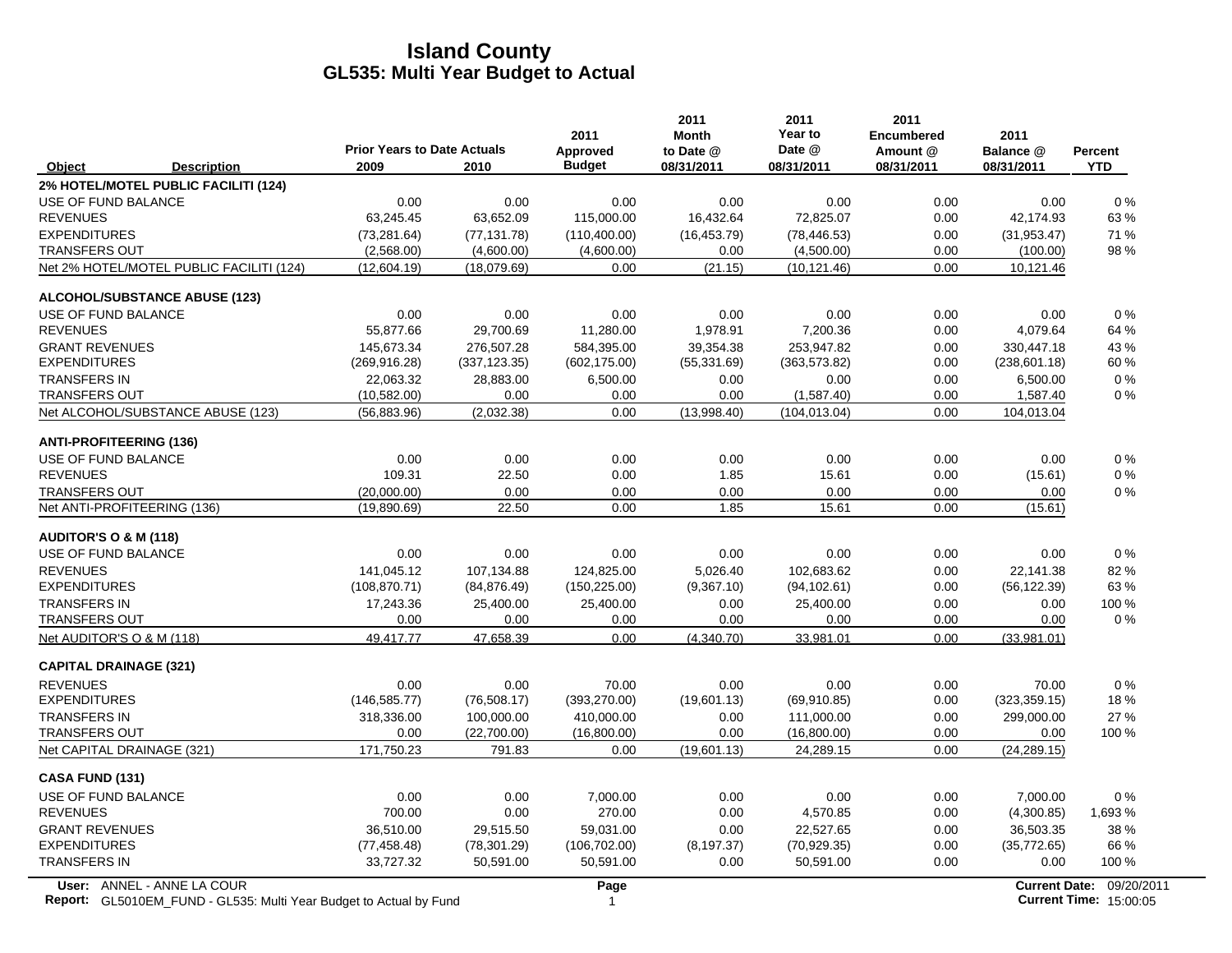|                              |                                             | <b>Prior Years to Date Actuals</b> |               | 2011<br>Approved | 2011<br>Month<br>to Date @ | 2011<br>Year to<br>Date @ | 2011<br><b>Encumbered</b><br>Amount @ | 2011<br>Balance @ | <b>Percent</b> |
|------------------------------|---------------------------------------------|------------------------------------|---------------|------------------|----------------------------|---------------------------|---------------------------------------|-------------------|----------------|
| Object                       | <b>Description</b>                          | 2009                               | 2010          | <b>Budget</b>    | 08/31/2011                 | 08/31/2011                | 08/31/2011                            | 08/31/2011        | <b>YTD</b>     |
| <b>TRANSFERS OUT</b>         |                                             | 0.00                               | 0.00          | 0.00             | 0.00                       | 0.00                      | 0.00                                  | 0.00              | $0\%$          |
| Net CASA FUND (131)          |                                             | (6,521.16)                         | 1,805.21      | 10,190.00        | (8, 197.37)                | 6,760.15                  | 0.00                                  | 3,429.85          |                |
|                              | <b>COMM MENTAL HEALTH FACILITY (148)</b>    |                                    |               |                  |                            |                           |                                       |                   |                |
| <b>REVENUES</b>              |                                             | 3.858.08                           | 2.411.30      | 5.566.00         | 482.26                     | 3.375.82                  | 0.00                                  | 2.190.18          | 61 %           |
| <b>EXPENDITURES</b>          |                                             | (3,954.06)                         | (3,276.88)    | (5,566.00)       | (409.61)                   | (4,350.10)                | 0.00                                  | (1,215.90)        | 78%            |
|                              | Net COMM MENTAL HEALTH FACILITY (148)       | (95.98)                            | (865.58)      | 0.00             | 72.65                      | (974.28)                  | 0.00                                  | 974.28            |                |
|                              | <b>CONSERVATION FUTURES (132)</b>           |                                    |               |                  |                            |                           |                                       |                   |                |
| USE OF FUND BALANCE          |                                             | 0.00                               | 0.00          | 0.00             | 0.00                       | 0.00                      | 0.00                                  | 0.00              | 0%             |
| <b>REVENUES</b>              |                                             | 371,060.59                         | 371,418.29    | 677,020.00       | 4,111.00                   | 385,650.43                | 0.00                                  | 291,369.57        | 57%            |
| <b>GRANT REVENUES</b>        |                                             | 97.543.22                          | 317.764.31    | 0.00             | 19.102.72                  | 46.394.36                 | 0.00                                  | (46, 394.36)      | 0%             |
| <b>EXPENDITURES</b>          |                                             | (220, 459.20)                      | (77, 915.63)  | (677, 020.00)    | (1,643.25)                 | (89, 486.85)              | 0.00                                  | (587, 533.15)     | 13%            |
| <b>TRANSFERS OUT</b>         |                                             | 0.00                               | 0.00          | 0.00             | 0.00                       | 0.00                      | 0.00                                  | 0.00              | 0%             |
|                              | Net CONSERVATION FUTURES (132)              | 248,144.61                         | 611,266.97    | 0.00             | 21,570.47                  | 342,557.94                | 0.00                                  | (342, 557.94)     |                |
|                              | <b>CONSTRUCTION &amp; ACQUISITION (308)</b> |                                    |               |                  |                            |                           |                                       |                   |                |
| USE OF FUND BALANCE          |                                             | 0.00                               | 0.00          | 0.00             | 0.00                       | 0.00                      | 0.00                                  | 0.00              | 0%             |
| <b>EXPENDITURES</b>          |                                             | 0.00                               | 0.00          | 0.00             | 0.00                       | 0.00                      | 0.00                                  | 0.00              | 0%             |
| <b>TRANSFERS IN</b>          |                                             | 0.00                               | 0.00          | 0.00             | 0.00                       | 0.00                      | 0.00                                  | 0.00              | $0\%$          |
|                              | Net CONSTRUCTION & ACQUISITION (308)        | 0.00                               | 0.00          | 0.00             | 0.00                       | 0.00                      | 0.00                                  | 0.00              |                |
| <b>CORNET BAY DOCK (119)</b> |                                             |                                    |               |                  |                            |                           |                                       |                   |                |
| <b>REVENUES</b>              |                                             | 12,587.00                          | 13,347.75     | 16,400.00        | 0.00                       | 14.770.00                 | 0.00                                  | 1,630.00          | 90%            |
| <b>EXPENDITURES</b>          |                                             | (6,024.46)                         | (4,396.80)    | (15,700.00)      | (598.82)                   | (4,893.81)                | 0.00                                  | (10, 806.19)      | 31 %           |
| <b>TRANSFERS OUT</b>         |                                             | 0.00                               | (600.00)      | (700.00)         | 0.00                       | (700.00)                  | 0.00                                  | 0.00              | 100 %          |
| Net CORNET BAY DOCK (119)    |                                             | 6,562.54                           | 8,350.95      | 0.00             | (598.82)                   | 9,176.19                  | 0.00                                  | (9, 176.19)       |                |
| <b>COUNTY FAIR (110)</b>     |                                             |                                    |               |                  |                            |                           |                                       |                   |                |
| <b>REVENUES</b>              |                                             | 213,467.07                         | 198,784.52    | 238,000.00       | 110,176.56                 | 206,449.99                | 0.00                                  | 31,550.01         | 87%            |
| <b>GRANT REVENUES</b>        |                                             | 0.00                               | 0.00          | 0.00             | 0.00                       | 0.00                      | 0.00                                  | 0.00              | 0%             |
| <b>EXPENDITURES</b>          |                                             | (205, 426.15)                      | (209, 492.38) | (268,000.00)     | (25, 839.86)               | (203, 759.54)             | 0.00                                  | (64, 240.46)      | 76 %           |
| <b>TRANSFERS IN</b>          |                                             | 15,952.60                          | 29,899.37     | 30,000.00        | 0.00                       | 17,455.42                 | 0.00                                  | 12,544.58         | 58 %           |
| <b>TRANSFERS OUT</b>         |                                             | (500.00)                           | 0.00          | 0.00             | 0.00                       | 0.00                      | 0.00                                  | 0.00              | 0%             |
| Net COUNTY FAIR (110)        |                                             | 23,493.52                          | 19,191.51     | 0.00             | 84,336.70                  | 20,145.87                 | 0.00                                  | (20, 145.87)      |                |
|                              | <b>COUNTY LAW LIBRARY (103)</b>             |                                    |               |                  |                            |                           |                                       |                   |                |
| USE OF FUND BALANCE          |                                             | 0.00                               | 0.00          | 6,780.00         | 0.00                       | 0.00                      | 0.00                                  | 6,780.00          | 0%             |
| <b>REVENUES</b>              |                                             | 17,897.70                          | 17,511.03     | 26,100.00        | 2,513.58                   | 18,271.74                 | 0.00                                  | 7,828.26          | 70 %           |
| <b>EXPENDITURES</b>          |                                             | (20.600.70)                        | (21.897.39)   | (32.880.00)      | (2.760.76)                 | (20, 251.71)              | 0.00                                  | (12,628.29)       | 62%            |
|                              | Net COUNTY LAW LIBRARY (103)                | (2,703.00)                         | (4,386.36)    | 0.00             | (247.18)                   | (1,979.97)                | 0.00                                  | 1,979.97          |                |
|                              |                                             |                                    |               |                  |                            |                           |                                       |                   |                |

#### **COUNTY ROAD (101)**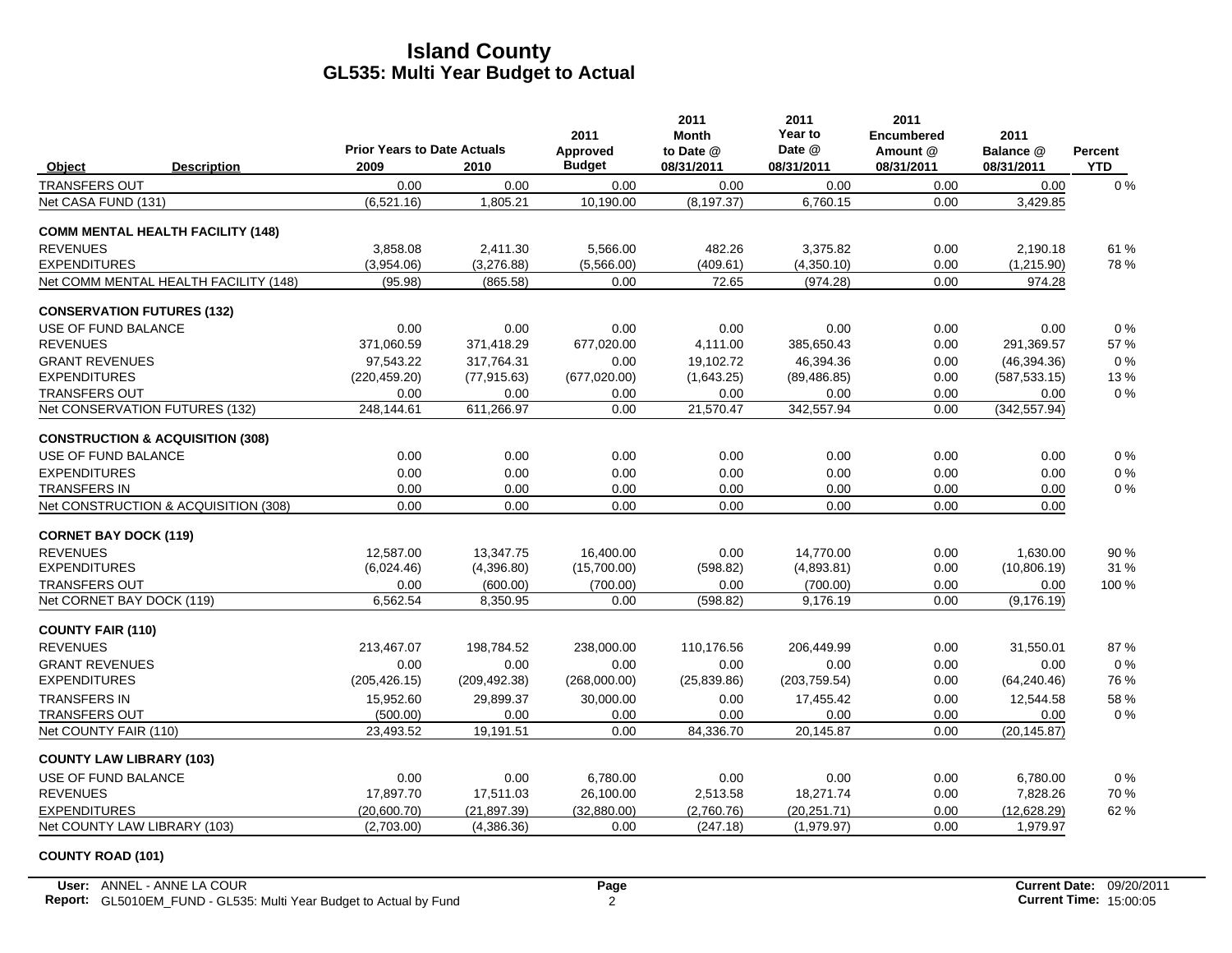|                                         | <b>Prior Years to Date Actuals</b> |                | 2011<br>Approved | 2011<br><b>Month</b><br>to Date @ | 2011<br>Year to<br>Date @ | 2011<br><b>Encumbered</b><br>Amount @ | 2011<br>Balance @ | Percent    |
|-----------------------------------------|------------------------------------|----------------|------------------|-----------------------------------|---------------------------|---------------------------------------|-------------------|------------|
| <b>Description</b><br>Object            | 2009                               | 2010           | <b>Budget</b>    | 08/31/2011                        | 08/31/2011                | 08/31/2011                            | 08/31/2011        | <b>YTD</b> |
| USE OF FUND BALANCE                     | 0.00                               | 0.00           | 13,113.00        | 0.00                              | 0.00                      | 0.00                                  | 13,113.00         | $0\%$      |
| <b>REVENUES</b>                         | 8,536,889.93                       | 8,733,382.00   | 14,811,971.00    | 765,138.96                        | 8,995,726.74              | 0.00                                  | 5,816,244.26      | 61 %       |
| <b>GRANT REVENUES</b>                   | 750,358.40                         | 650,243.71     | 4,541,277.00     | 36,022.18                         | 736,129.59                | 0.00                                  | 3,805,147.41      | 16%        |
| <b>EXPENDITURES</b>                     | (6,402,806.79)                     | (6,737,060.37) | (17,786,764.00)  | (2,980,516.91)                    | (8,893,331.77)            | 0.00                                  | (8,893,432.23)    | 50 %       |
| <b>TRANSFERS IN</b>                     | 0.00                               | 0.00           | 0.00             | 0.00                              | 0.00                      | 0.00                                  | 0.00              | $0\%$      |
| <b>TRANSFERS OUT</b>                    | (1, 137, 233, 72)                  | (1,526,217.00) | (1,579,597.00)   | 0.00                              | (1,514,967.00)            | 0.00                                  | (64, 630.00)      | 96 %       |
| Net COUNTY ROAD (101)                   | 1,747,207.82                       | 1,120,348.34   | 0.00             | (2, 179, 355.77)                  | (676, 442.44)             | 0.00                                  | 676,442.44        |            |
| <b>COURTHOUSE EXPANSION (309)</b>       |                                    |                |                  |                                   |                           |                                       |                   |            |
| <b>REVENUES</b>                         | 53.50                              | 16.83          | 0.00             | 1.38                              | 11.68                     | 0.00                                  | (11.68)           | $0\%$      |
| Net COURTHOUSE EXPANSION (309)          | 53.50                              | 16.83          | 0.00             | 1.38                              | 11.68                     | 0.00                                  | (11.68)           |            |
| <b>DEVELOPMENTAL DISABILITIES (114)</b> |                                    |                |                  |                                   |                           |                                       |                   |            |
| USE OF FUND BALANCE                     | 0.00                               | 0.00           | 0.00             | 0.00                              | 0.00                      | 0.00                                  | 0.00              | $0\%$      |
| <b>REVENUES</b>                         | 100,000.70                         | 99,360.15      | 190,370.00       | 1,070.54                          | 90,629.19                 | 0.00                                  | 99,740.81         | 48 %       |
| <b>GRANT REVENUES</b>                   | 261,873.38                         | 202,073.30     | 517,107.00       | 0.00                              | 196,027.00                | 0.00                                  | 321,080.00        | 38 %       |
| <b>EXPENDITURES</b>                     | (318,052.60)                       | (305, 742.58)  | (707, 477.00)    | (9,760.40)                        | (294, 270.59)             | 0.00                                  | (413, 206.41)     | 42 %       |
| <b>TRANSFERS OUT</b>                    | 0.00                               | 0.00           | 0.00             | 0.00                              | (3,968.50)                | 0.00                                  | 3,968.50          | $0\%$      |
| Net DEVELOPMENTAL DISABILITIES (114)    | 43.821.48                          | (4,309.13)     | 0.00             | (8,689.86)                        | (11, 582.90)              | 0.00                                  | 11,582.90         |            |
| <b>DRUG SEIZURE (133)</b>               |                                    |                |                  |                                   |                           |                                       |                   |            |
| USE OF FUND BALANCE                     | 0.00                               | 0.00           | 0.00             | 0.00                              | 0.00                      | 0.00                                  | 0.00              | 0%         |
| <b>REVENUES</b>                         | 2,136.60                           | 2,638.30       | 10,000.00        | 250.05                            | 3,013.06                  | 0.00                                  | 6,986.94          | 30 %       |
| <b>EXPENDITURES</b>                     | (8,445.44)                         | 0.00           | (10,000.00)      | 0.00                              | 0.00                      | 0.00                                  | (10,000.00)       | $0\%$      |
| <b>TRANSFERS OUT</b>                    | (10,000.00)                        | 0.00           | 0.00             | 0.00                              | 0.00                      | 0.00                                  | 0.00              | 0%         |
| Net DRUG SEIZURE (133)                  | (16, 308.84)                       | 2,638.30       | 0.00             | 250.05                            | 3,013.06                  | 0.00                                  | (3,013.06)        |            |
| <b>ELECTION RESERVE (111)</b>           |                                    |                |                  |                                   |                           |                                       |                   |            |
| USE OF FUND BALANCE                     | 0.00                               | 0.00           | 0.00             | 0.00                              | 0.00                      | 0.00                                  | 0.00              | 0%         |
| <b>REVENUES</b>                         | 73.280.34                          | 53,314.15      | 250,130.00       | 124.00                            | 10,926.01                 | 0.00                                  | 239,203.99        | 4 %        |
| <b>GRANT REVENUES</b>                   | 0.00                               | 31,228.07      | 0.00             | 0.00                              | 1,910.54                  | 0.00                                  | (1,910.54)        | 0%         |
| <b>EXPENDITURES</b>                     | (152, 524.39)                      | (161, 475.94)  | (450, 130.00)    | (29,610.03)                       | (169,087.01)              | 0.00                                  | (281, 042.99)     | 38 %       |
| <b>TRANSFERS IN</b>                     | 101,700.00                         | 219,925.00     | 200,000.00       | 0.00                              | 200,000.00                | 0.00                                  | 0.00              | 100 %      |
| <b>TRANSFERS OUT</b>                    | 0.00                               | 0.00           | 0.00             | 0.00                              | 0.00                      | 0.00                                  | 0.00              | $0\%$      |
| Net ELECTION RESERVE (111)              | 22,455.95                          | 142,991.28     | 0.00             | (29, 486.03)                      | 43,749.54                 | 0.00                                  | (43,749.54)       |            |
| <b>ENHANCED 911 (140)</b>               |                                    |                |                  |                                   |                           |                                       |                   |            |
| <b>REVENUES</b>                         | 308.537.46                         | 238,257.67     | 740,000.00       | 0.00                              | 264.504.22                | 0.00                                  | 475,495.78        | 36 %       |
| <b>GRANT REVENUES</b>                   | 0.00                               | 0.00           | 0.00             | 0.00                              | 0.00                      | 0.00                                  | 0.00              | $0\%$      |
| <b>EXPENDITURES</b>                     | (275,058.18)                       | (116, 222.60)  | (738, 500.00)    | 0.00                              | (455, 941.46)             | 0.00                                  | (282, 558.54)     | 62 %       |
| <b>TRANSFERS OUT</b>                    | (1.000.00)                         | (1,500.00)     | (1.500.00)       | 0.00                              | (1,500.00)                | 0.00                                  | 0.00              | 100 %      |
| Net ENHANCED 911 (140)                  | 32,479.28                          | 120,535.07     | 0.00             | 0.00                              | (192, 937.24)             | 0.00                                  | 192,937.24        |            |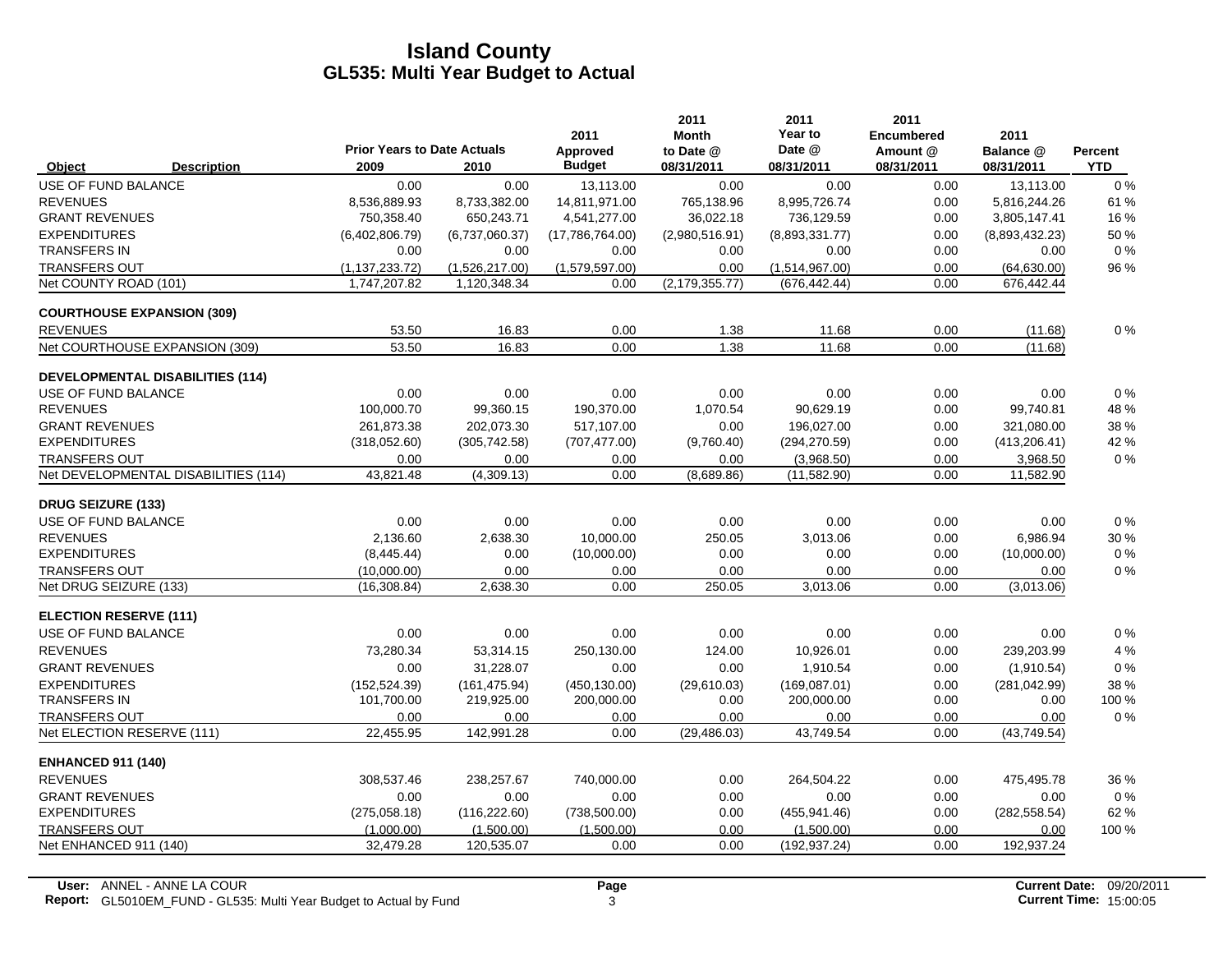|                                    |                                                                           | <b>Prior Years to Date Actuals</b> |              | 2011<br>Approved | 2011<br><b>Month</b><br>to Date @ | 2011<br>Year to<br>Date @ | 2011<br><b>Encumbered</b><br>Amount @ | 2011<br>Balance @             | Percent    |
|------------------------------------|---------------------------------------------------------------------------|------------------------------------|--------------|------------------|-----------------------------------|---------------------------|---------------------------------------|-------------------------------|------------|
| Object                             | <b>Description</b>                                                        | 2009                               | 2010         | <b>Budget</b>    | 08/31/2011                        | 08/31/2011                | 08/31/2011                            | 08/31/2011                    | YTD        |
| <b>EXTENSION SERVICES (160)</b>    |                                                                           |                                    |              |                  |                                   |                           |                                       |                               |            |
| <b>REVENUES</b>                    |                                                                           | 45,740.05                          | 36,285.45    | 232,633.00       | 660.39                            | 128,227.12                | 0.00                                  | 104,405.88                    | 55 %       |
| <b>GRANT REVENUES</b>              |                                                                           | 77,146.45                          | 56,039.00    | 176,309.00       | 3,000.00                          | 19,667.23                 | 0.00                                  | 156,641.77                    | 11 %       |
| <b>EXPENDITURES</b>                |                                                                           | (375, 273.91)                      | (331,072.90) | (515,609.00)     | (20, 101.26)                      | (262, 728.08)             | 0.00                                  | (252, 880.92)                 | 51 %       |
| <b>TRANSFERS IN</b>                |                                                                           | 176,769.00                         | 149,321.00   | 106,667.00       | 0.00                              | 95,950.00                 | 0.00                                  | 10,717.00                     | 90 %       |
| <b>TRANSFERS OUT</b>               |                                                                           | 0.00                               | 0.00         | 0.00             | 0.00                              | 0.00                      | 0.00                                  | 0.00                          | 0%         |
| Net EXTENSION SERVICES (160)       |                                                                           | (75, 618.41)                       | (89, 427.45) | 0.00             | (16, 440.87)                      | (18, 883.73)              | 0.00                                  | 18,883.73                     |            |
| <b>FAMILY RES CTR CAMANO (143)</b> |                                                                           |                                    |              |                  |                                   |                           |                                       |                               |            |
| <b>REVENUES</b>                    |                                                                           | 31,257.65                          | 27,833.86    | 52,465.00        | 3,248.02                          | 25,380.00                 | 0.00                                  | 27,085.00                     | 48 %       |
| <b>EXPENDITURES</b>                |                                                                           | (37, 512.81)                       | (31,060.27)  | (52, 465.00)     | (3,760.56)                        | (32, 309.24)              | 0.00                                  | (20, 155.76)                  | 62%        |
| <b>TRANSFERS OUT</b>               |                                                                           | 0.00                               | 0.00         | 0.00             | 0.00                              | 0.00                      | 0.00                                  | 0.00                          | $0\%$      |
|                                    | Net FAMILY RES CTR CAMANO (143)                                           | (6, 255.16)                        | (3,226.41)   | 0.00             | (512.54)                          | (6,929.24)                | 0.00                                  | 6,929.24                      |            |
|                                    | <b>FAMILY RES CTR OAK HARBOR (141)</b>                                    |                                    |              |                  |                                   |                           |                                       |                               |            |
| USE OF FUND BALANCE                |                                                                           | 0.00                               | 0.00         | 0.00             | 0.00                              | 0.00                      | 0.00                                  | 0.00                          | $0\%$      |
| <b>REVENUES</b>                    |                                                                           | 23,644.84                          | 37,310.00    | 55,937.00        | 4,313.10                          | 32,736.14                 | 0.00                                  | 23,200.86                     | 59 %       |
| <b>EXPENDITURES</b>                |                                                                           | (34, 259.16)                       | (30,526.61)  | (55,937.00)      | (3,727.47)                        | (32,936.36)               | 0.00                                  | (23,000.64)                   | 59%        |
| <b>TRANSFERS OUT</b>               |                                                                           | 0.00                               | 0.00         | 0.00             | 0.00                              | 0.00                      | 0.00                                  | 0.00                          | $0\%$      |
|                                    | Net FAMILY RES CTR OAK HARBOR (141)                                       | (10.614.32)                        | 6,783.39     | 0.00             | 585.63                            | (200.22)                  | 0.00                                  | 200.22                        |            |
|                                    | <b>FAMILY RES CTR SO WHIDBEY (142)</b>                                    |                                    |              |                  |                                   |                           |                                       |                               |            |
| <b>REVENUES</b>                    |                                                                           | 5,311.44                           | 3.500.00     | 2.400.00         | 500.00                            | 3.500.00                  | 0.00                                  | (1,100.00)                    | 146 %      |
| <b>EXPENDITURES</b>                |                                                                           | (30,993.22)                        | (9,922.12)   | (2,400.00)       | (9.00)                            | (63.00)                   | 0.00                                  | (2,337.00)                    | 3%         |
| <b>TRANSFERS OUT</b>               |                                                                           | 0.00                               | 0.00         | 0.00             | 0.00                              | 0.00                      | 0.00                                  | 0.00                          | 0%         |
|                                    | Net FAMILY RES CTR SO WHIDBEY (142)                                       | (25,681.78)                        | (6, 422.12)  | 0.00             | 491.00                            | 3,437.00                  | 0.00                                  | (3,437.00)                    |            |
|                                    | <b>FEDERAL ASSET FORFEITURE (147)</b>                                     |                                    |              |                  |                                   |                           |                                       |                               |            |
| USE OF FUND BALANCE                |                                                                           | 0.00                               | 0.00         | 0.00             | 0.00                              | 0.00                      | 0.00                                  | 0.00                          | $0\%$      |
| <b>REVENUES</b>                    |                                                                           | 67.98                              | 3.63         | 5,000.00         | 0.03                              | 0.24                      | 0.00                                  | 4,999.76                      | $0\%$      |
| <b>EXPENDITURES</b>                |                                                                           | (2, 148.00)                        | (2, 148.00)  | (5,000.00)       | 0.00                              | (2, 148.00)               | 0.00                                  | (2,852.00)                    | 43 %       |
| <b>TRANSFERS OUT</b>               |                                                                           | (20,000.00)                        | 0.00         | 0.00             | 0.00                              | 0.00                      | 0.00                                  | 0.00                          | $0\%$      |
|                                    | Net FEDERAL ASSET FORFEITURE (147)                                        | (22,080.02)                        | (2, 144.37)  | 0.00             | 0.03                              | (2, 147.76)               | 0.00                                  | 2,147.76                      |            |
| <b>FIRE PERMIT PROGRAM (115)</b>   |                                                                           |                                    |              |                  |                                   |                           |                                       |                               |            |
| <b>REVENUES</b>                    |                                                                           | 19,365.51                          | 23,738.57    | 34,282.00        | 520.00                            | 22,212.56                 | 0.00                                  | 12,069.44                     | 65 %       |
| <b>EXPENDITURES</b>                |                                                                           | (24, 840.17)                       | (13,549.23)  | (34, 282.00)     | (43.01)                           | (12, 867.56)              | 0.00                                  | (21, 414.44)                  | 38 %       |
| <b>TRANSFERS OUT</b>               |                                                                           | 0.00                               | 0.00         | 0.00             | 0.00                              | 0.00                      | 0.00                                  | 0.00                          | $0\%$      |
| Net FIRE PERMIT PROGRAM (115)      |                                                                           | (5,474.66)                         | 10,189.34    | 0.00             | 476.99                            | 9,345.00                  | 0.00                                  | (9,345.00)                    |            |
|                                    | <b>HISTORICAL PRESERVATION FUND (180)</b>                                 |                                    |              |                  |                                   |                           |                                       |                               |            |
| USE OF FUND BALANCE                |                                                                           | 0.00                               | 0.00         | 0.00             | 0.00                              | 0.00                      | 0.00                                  | 0.00                          | 0%         |
| <b>REVENUES</b>                    |                                                                           | 0.00                               | 13,797.00    | 18,000.00        | 1,807.00                          | 13,064.00                 | 0.00                                  | 4,936.00                      | 73%        |
|                                    | User: ANNEL - ANNE LA COUR                                                |                                    |              | Page             |                                   |                           |                                       | <b>Current Date:</b>          | 09/20/2011 |
|                                    | <b>Report:</b> GL5010EM FUND - GL535: Multi Year Budget to Actual by Fund |                                    |              | 4                |                                   |                           |                                       | <b>Current Time: 15:00:05</b> |            |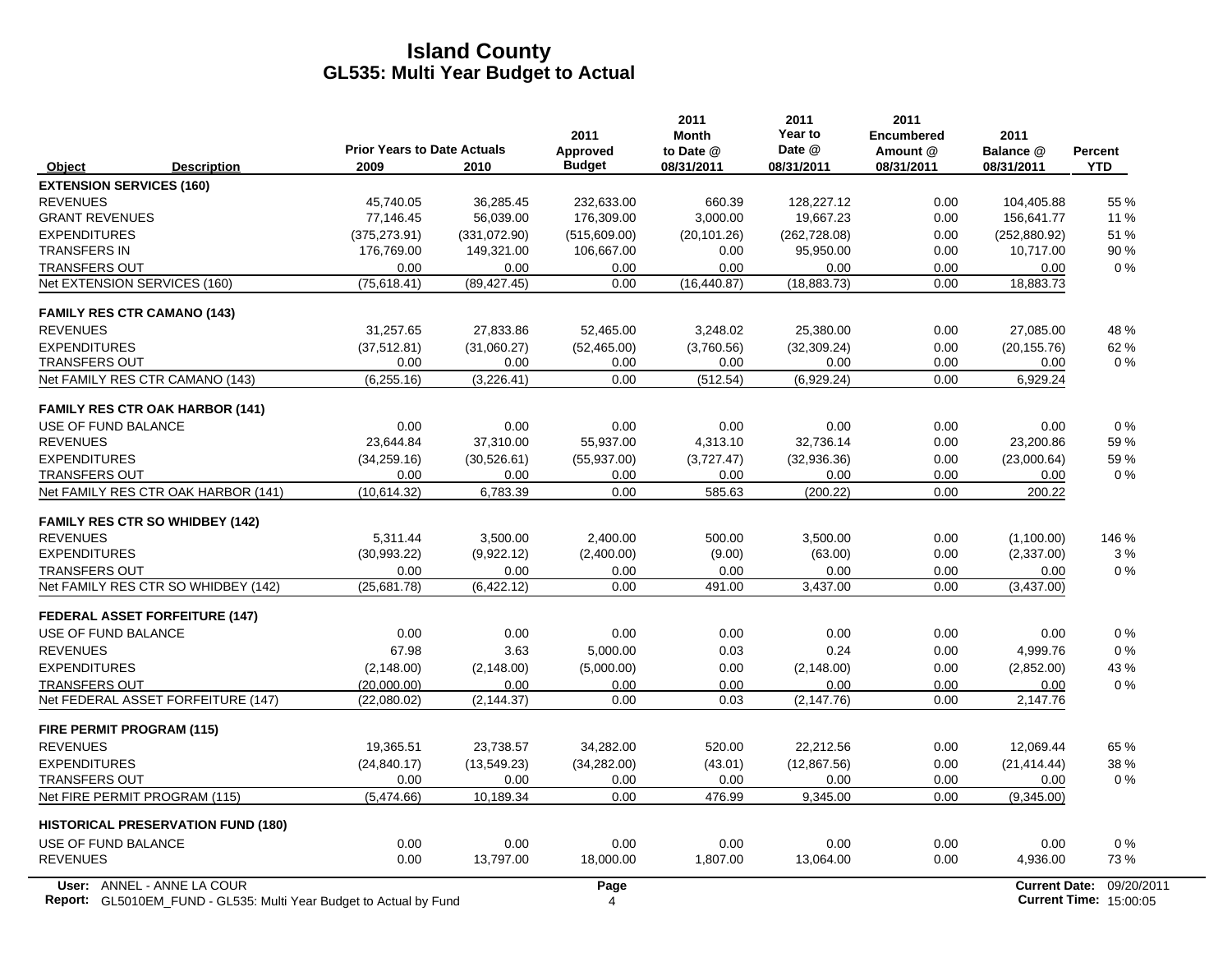|                               |                                           | <b>Prior Years to Date Actuals</b> |               | 2011<br>Approved | 2011<br><b>Month</b><br>to Date @ | 2011<br>Year to<br>Date @ | 2011<br><b>Encumbered</b><br>Amount @ | 2011<br>Balance @ | Percent    |
|-------------------------------|-------------------------------------------|------------------------------------|---------------|------------------|-----------------------------------|---------------------------|---------------------------------------|-------------------|------------|
| Object                        | <b>Description</b>                        | 2009                               | 2010          | <b>Budget</b>    | 08/31/2011                        | 08/31/2011                | 08/31/2011                            | 08/31/2011        | <b>YTD</b> |
| <b>EXPENDITURES</b>           |                                           | 0.00                               | (12,000.00)   | (18,000.00)      | (1,793.55)                        | (19, 293.55)              | 0.00                                  | 1,293.55          | 107 %      |
| <b>TRANSFERS IN</b>           |                                           | 0.00                               | 0.00          | 0.00             | 0.00                              | 0.00                      | 0.00                                  | 0.00              | $0\%$      |
| <b>TRANSFERS OUT</b>          |                                           | 0.00                               | 0.00          | 0.00             | 0.00                              | (12,000.00)               | 0.00                                  | 12,000.00         | 0%         |
|                               | Net HISTORICAL PRESERVATION FUND (180)    | 0.00                               | 1,797.00      | 0.00             | 13.45                             | (18, 229.55)              | 0.00                                  | 18,229.55         |            |
| <b>HOMELESS HOUSING (106)</b> |                                           |                                    |               |                  |                                   |                           |                                       |                   |            |
| USE OF FUND BALANCE           |                                           | 0.00                               | 0.00          | 0.00             | 0.00                              | 0.00                      | 0.00                                  | 0.00              | $0\%$      |
| <b>REVENUES</b>               |                                           | 201,602.91                         | 265,257.52    | 320,120.00       | 33,738.84                         | 245,503.84                | 0.00                                  | 74,616.16         | 77 %       |
| <b>GRANT REVENUES</b>         |                                           | 79,485.06                          | 85,562.03     | 142,998.00       | 12,860.42                         | 93,414.34                 | 0.00                                  | 49,583.66         | 65 %       |
| <b>EXPENDITURES</b>           |                                           | (161, 171.24)                      | (181, 955.68) | (460, 118.00)    | (24, 420.14)                      | (220,063.16)              | 0.00                                  | (240.054.84)      | 48 %       |
| <b>TRANSFERS OUT</b>          |                                           | 0.00                               | 0.00          | (3,000.00)       | 0.00                              | (1,587.40)                | 0.00                                  | (1,412.60)        | 53 %       |
| Net HOMELESS HOUSING (106)    |                                           | 119,916.73                         | 168,863.87    | 0.00             | 22,179.12                         | 117,267.62                | 0.00                                  | (117, 267.62)     |            |
|                               | <b>JOINT TOURISM PROMOTION (146)</b>      |                                    |               |                  |                                   |                           |                                       |                   |            |
| USE OF FUND BALANCE           |                                           | 0.00                               | 0.00          | 0.00             | 0.00                              | 0.00                      | 0.00                                  | 0.00              | $0\%$      |
| <b>REVENUES</b>               |                                           | 94.268.83                          | 93.622.04     | 180,000.00       | 20.610.88                         | 116.786.72                | 0.00                                  | 63,213.28         | 65 %       |
| <b>EXPENDITURES</b>           |                                           | (147, 221.70)                      | (178, 745.27) | (180,000.00)     | (13,949.07)                       | (152, 906.85)             | 0.00                                  | (27,093.15)       | 85 %       |
|                               | Net JOINT TOURISM PROMOTION (146)         | (52, 952.87)                       | (85, 123.23)  | 0.00             | 6,661.81                          | (36, 120.13)              | 0.00                                  | 36,120.13         |            |
|                               | <b>JUVENILE DETENTION CENTER (145)</b>    |                                    |               |                  |                                   |                           |                                       |                   |            |
| USE OF FUND BALANCE           |                                           | 0.00                               | 0.00          | 0.00             | 0.00                              | 0.00                      | 0.00                                  | 0.00              | $0\%$      |
| <b>REVENUES</b>               |                                           | 551,953.06                         | 508,314.08    | 728,050.00       | 69,218.11                         | 490,887.09                | 0.00                                  | 237,162.91        | 67 %       |
| <b>GRANT REVENUES</b>         |                                           | 0.00                               | 8,551.40      | 8,000.00         | 650.57                            | 5,509.53                  | 0.00                                  | 2,490.47          | 69%        |
| <b>EXPENDITURES</b>           |                                           | (706, 624.09)                      | (748, 180.81) | (1,093,050.00)   | (81, 378.69)                      | (668, 898.42)             | 0.00                                  | (424, 151.58)     | 61%        |
| <b>TRANSFERS IN</b>           |                                           | 0.00                               | 0.00          | 403,000.00       | 0.00                              | 403,000.00                | 0.00                                  | 0.00              | 100 %      |
| <b>TRANSFERS OUT</b>          |                                           | 0.00                               | (46,500.00)   | (46,000.00)      | 0.00                              | (45, 400.00)              | 0.00                                  | (600.00)          | 99%        |
|                               | Net JUVENILE DETENTION CENTER (145)       | (154, 671.03)                      | (277, 815.33) | 0.00             | (11,510.01)                       | 185,098.20                | 0.00                                  | (185,098.20)      |            |
|                               | <b>LOW-INCOME HOUSING SURCHARGE (105)</b> |                                    |               |                  |                                   |                           |                                       |                   |            |
| USE OF FUND BALANCE           |                                           | 0.00                               | 0.00          | 0.00             | 0.00                              | 0.00                      | 0.00                                  | 0.00              | 0%         |
| <b>REVENUES</b>               |                                           | 82.982.79                          | 66,630.12     | 124,536.00       | 7,868.28                          | 62,405.56                 | 0.00                                  | 62,130.44         | 50%        |
| <b>EXPENDITURES</b>           |                                           | (18,054.00)                        | (45,069.00)   | (124, 536.00)    | (1,637.50)                        | (13,260.45)               | 0.00                                  | (111, 275.55)     | 11 %       |
| <b>TRANSFERS OUT</b>          |                                           | 0.00                               | 0.00          | 0.00             | 0.00                              | 0.00                      | 0.00                                  | 0.00              | $0\%$      |
|                               | Net LOW-INCOME HOUSING SURCHARGE (105)    | 64.928.79                          | 21.561.12     | 0.00             | 6.230.78                          | 49,145.11                 | 0.00                                  | (49, 145.11)      |            |
| <b>MENTAL HEALTH (113)</b>    |                                           |                                    |               |                  |                                   |                           |                                       |                   |            |
| USE OF FUND BALANCE           |                                           | 0.00                               | 0.00          | 0.00             | 0.00                              | 0.00                      | 0.00                                  | 0.00              | $0\%$      |
| <b>REVENUES</b>               |                                           | 160,388.14                         | 150,754.66    | 326,157.00       | 1,070.54                          | 90,629.21                 | 0.00                                  | 235,527.79        | 28 %       |
| <b>GRANT REVENUES</b>         |                                           | 0.00                               | 10,748.19     | 0.00             | 10,973.09                         | 63,927.80                 | 0.00                                  | (63,927.80)       | 0%         |
| <b>EXPENDITURES</b>           |                                           | (169, 809.96)                      | (156,098.65)  | (326, 157.00)    | (17, 268.79)                      | (172,661.18)              | 0.00                                  | (153, 495.82)     | 53 %       |
| <b>TRANSFERS OUT</b>          |                                           | 0.00                               | 0.00          | 0.00             | 0.00                              | (3,968.50)                | 0.00                                  | 3,968.50          | 0%         |
| Net MENTAL HEALTH (113)       |                                           | (9,421.82)                         | 5,404.20      | 0.00             | (5,225.16)                        | (22,072.67)               | 0.00                                  | 22,072.67         |            |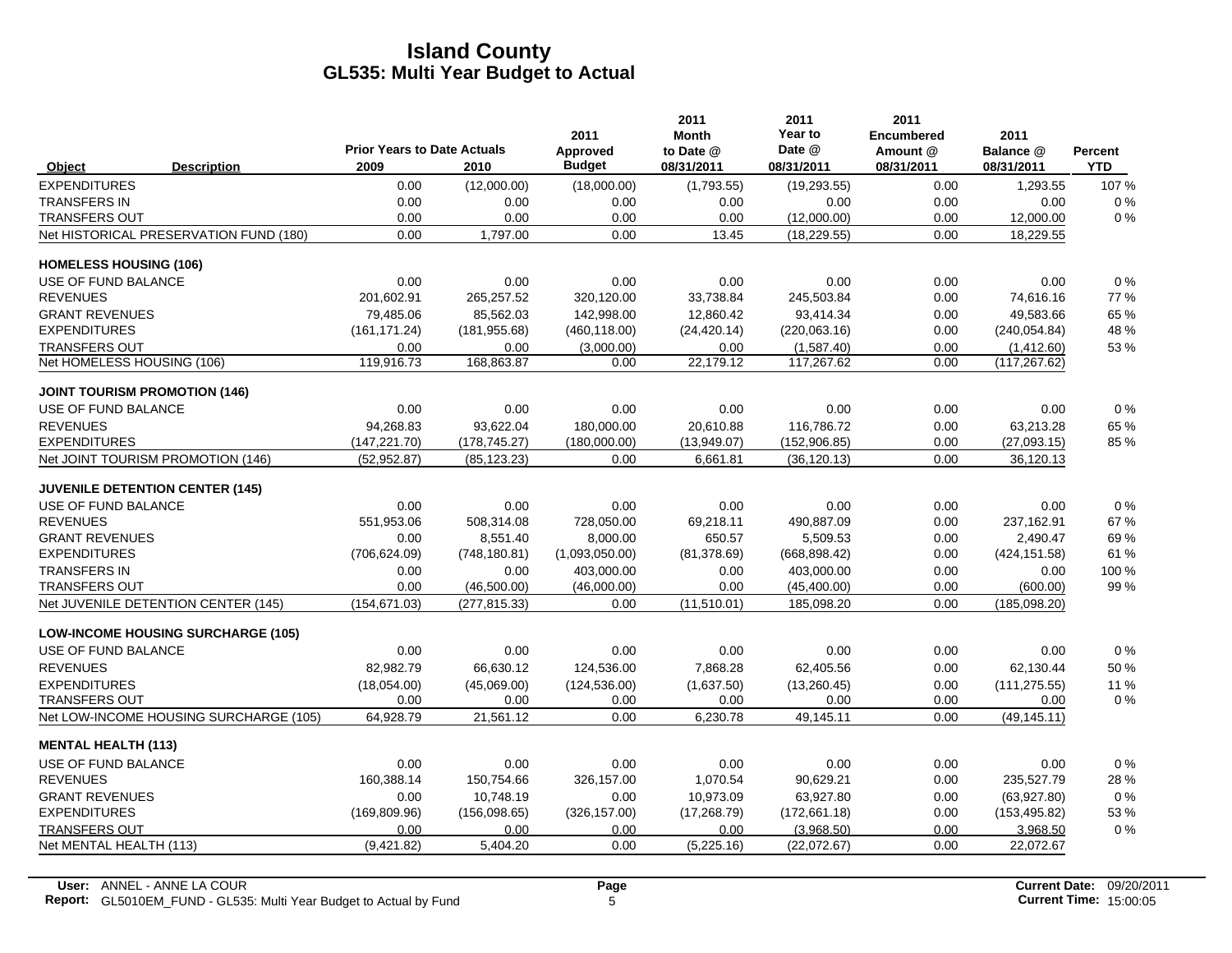|                            |                                          |                                            |                | 2011                      | 2011<br><b>Month</b>    | 2011<br>Year to      | 2011<br><b>Encumbered</b> | 2011                    |                       |
|----------------------------|------------------------------------------|--------------------------------------------|----------------|---------------------------|-------------------------|----------------------|---------------------------|-------------------------|-----------------------|
| Object                     | <b>Description</b>                       | <b>Prior Years to Date Actuals</b><br>2009 | 2010           | Approved<br><b>Budget</b> | to Date @<br>08/31/2011 | Date @<br>08/31/2011 | Amount @<br>08/31/2011    | Balance @<br>08/31/2011 | Percent<br><b>YTD</b> |
|                            | MH THERAPEUTIC COURT SALES TAX (126)     |                                            |                |                           |                         |                      |                           |                         |                       |
| USE OF FUND BALANCE        |                                          | 0.00                                       | 0.00           | 21,300.00                 | 0.00                    | 0.00                 | 0.00                      | 21,300.00               | $0\%$                 |
| <b>REVENUES</b>            |                                          | 530,336.58                                 | 500,618.21     | 741,683.00                | 69,255.55               | 488,522.93           | 0.00                      | 253,160.07              | 66 %                  |
| <b>GRANT REVENUES</b>      |                                          | 0.00                                       | 8,765.92       | 28.994.00                 | 1,222.49                | 27.238.09            | 0.00                      | 1,755.91                | 94 %                  |
| <b>EXPENDITURES</b>        |                                          | (240, 761.35)                              | (349, 398.48)  | (739, 177.00)             | (33,074.72)             | (399, 541.72)        | 0.00                      | (339, 635.28)           | 54 %                  |
| <b>TRANSFERS IN</b>        |                                          | 10,582.00                                  | 0.00           | 0.00                      | 0.00                    | 0.00                 | 0.00                      | 0.00                    | $0\%$                 |
| <b>TRANSFERS OUT</b>       |                                          | 0.00                                       | (52,800.00)    | (52,800.00)               | 0.00                    | (53, 274.80)         | 0.00                      | 474.80                  | 101 %                 |
|                            | Net MH THERAPEUTIC COURT SALES TAX (126) | 300, 157.23                                | 107,185.65     | 0.00                      | 37,403.32               | 62,944.50            | 0.00                      | (62, 944.50)            |                       |
| PATHS & TRAILS (137)       |                                          |                                            |                |                           |                         |                      |                           |                         |                       |
| <b>REVENUES</b>            |                                          | 0.00                                       | 0.00           | 0.00                      | 0.00                    | 0.00                 | 0.00                      | 0.00                    | $0\%$                 |
| <b>GRANT REVENUES</b>      |                                          | 0.00                                       | 10,365.68      | 159,000.00                | 0.00                    | 56,367.40            | 0.00                      | 102,632.60              | 35 %                  |
| <b>EXPENDITURES</b>        |                                          | (108, 985.38)                              | (46, 776.66)   | (244,000.00)              | (2,920.00)              | (12, 432.91)         | 0.00                      | (231, 567.09)           | 5 %                   |
| <b>TRANSFERS IN</b>        |                                          | 0.00                                       | 0.00           | 85,000.00                 | 0.00                    | 0.00                 | 0.00                      | 85,000.00               | 0%                    |
| <b>TRANSFERS OUT</b>       |                                          | 0.00                                       | 0.00           | 0.00                      | 0.00                    | 0.00                 | 0.00                      | 0.00                    | 0%                    |
| Net PATHS & TRAILS (137)   |                                          | (108, 985.38)                              | (36, 410.98)   | 0.00                      | (2,920.00)              | 43,934.49            | 0.00                      | (43,934.49)             |                       |
|                            | PUBLIC HEALTH POOLING (104)              |                                            |                |                           |                         |                      |                           |                         |                       |
| USE OF FUND BALANCE        |                                          | 0.00                                       | 0.00           | 0.00                      | 0.00                    | 0.00                 | 0.00                      | 0.00                    | 0%                    |
| <b>REVENUES</b>            |                                          | 853.928.97                                 | 945.446.35     | 1,211,291.00              | 62.908.01               | 709.455.22           | 0.00                      | 501.835.78              | 59%                   |
| <b>GRANT REVENUES</b>      |                                          | 746,624.31                                 | 722,446.17     | 1,160,340.00              | 109,283.44              | 689,611.15           | 0.00                      | 470,728.85              | 59%                   |
| <b>EXPENDITURES</b>        |                                          | (1,886,497.16)                             | (2,033,188.08) | (2,611,152.00)            | (209, 077.20)           | (1,873,428.91)       | 0.00                      | (737, 723.09)           | 72 %                  |
| <b>TRANSFERS IN</b>        |                                          | 323,568.68                                 | 721,159.77     | 409,391.00                | 0.00                    | 425,274.00           | 0.00                      | (15,883.00)             | 104 %                 |
| <b>TRANSFERS OUT</b>       |                                          | (125, 028.96)                              | (147, 967.00)  | (169, 870.00)             | 0.00                    | (114, 267.00)        | 0.00                      | (55,603.00)             | 67%                   |
|                            | Net PUBLIC HEALTH POOLING (104)          | (87, 404.16)                               | 207,897.21     | 0.00                      | (36, 885.75)            | (163, 355.54)        | 0.00                      | 163,355.54              |                       |
| <b>PUBLIC WORKS (139)</b>  |                                          |                                            |                |                           |                         |                      |                           |                         |                       |
| <b>USE OF FUND BALANCE</b> |                                          | 0.00                                       | 0.00           | 22,865.00                 | 0.00                    | 0.00                 | 0.00                      | 22,865.00               | $0\%$                 |
| <b>REVENUES</b>            |                                          | 0.00                                       | 0.00           | 650.00                    | 0.00                    | 0.00                 | 0.00                      | 650.00                  | 0%                    |
| <b>EXPENDITURES</b>        |                                          | (294, 479.25)                              | (283, 979.86)  | (445, 115.00)             | (34,916.46)             | (284,004.56)         | 0.00                      | (161, 110.44)           | 64 %                  |
| <b>TRANSFERS IN</b>        |                                          | 264,030.04                                 | 419,912.00     | 421,600.00                | 0.00                    | 431,600.00           | 0.00                      | (10,000.00)             | 102%                  |
| <b>TRANSFERS OUT</b>       |                                          | 0.00                                       | 0.00           | 0.00                      | 0.00                    | 0.00                 | 0.00                      | 0.00                    | 0%                    |
| Net PUBLIC WORKS (139)     |                                          | (30, 449.21)                               | 135,932.14     | 0.00                      | (34, 916.46)            | 147,595.44           | 0.00                      | (147, 595.44)           |                       |
|                            | <b>REET 1 CAPITAL IMPROVEMENTS (134)</b> |                                            |                |                           |                         |                      |                           |                         |                       |
| USE OF FUND BALANCE        |                                          | 0.00                                       | 0.00           | 600,000.00                | 0.00                    | 0.00                 | 0.00                      | 600,000.00              | 0%                    |
| <b>REVENUES</b>            |                                          | 338,315.11                                 | 460,067.16     | 600,000.00                | 74,105.78               | 385,997.86           | 0.00                      | 214,002.14              | 64 %                  |
| <b>EXPENDITURES</b>        |                                          | (132, 230.61)                              | (94, 844.81)   | (1, 150, 700.00)          | (24, 322.95)            | (491, 969.22)        | 0.00                      | (658, 730.78)           | 43 %                  |
| <b>TRANSFERS IN</b>        |                                          | 0.00                                       | 0.00           | 0.00                      | 0.00                    | 0.00                 | 0.00                      | 0.00                    | $0\%$                 |
| TRANSFERS OUT              |                                          | (45,752.60)                                | (76, 799.37)   | (49,300.00)               | 0.00                    | (66, 755.42)         | 0.00                      | 17,455.42               | 135 %                 |
|                            | Net REET 1 CAPITAL IMPROVEMENTS (134)    | 160,331.90                                 | 288,422.98     | 0.00                      | 49,782.83               | (172, 726.78)        | 0.00                      | 172,726.78              |                       |

#### **REET 2 CAPITAL FACILITIES (135)**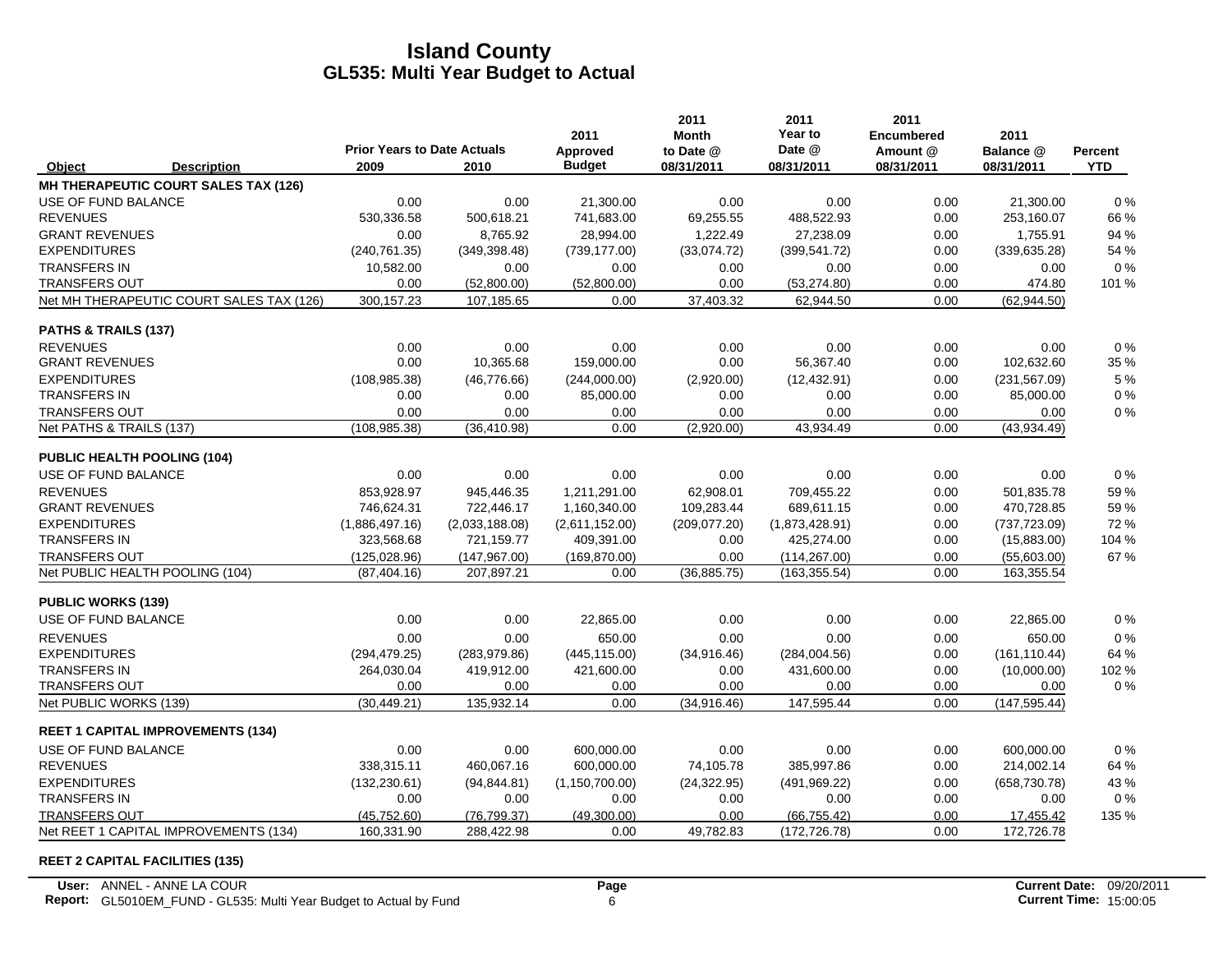|                                                                                                         | <b>Prior Years to Date Actuals</b> |               | 2011<br>Approved | 2011<br><b>Month</b><br>to Date @ | 2011<br>Year to<br>Date @ | 2011<br><b>Encumbered</b><br>Amount @ | 2011<br>Balance @    | Percent                                     |
|---------------------------------------------------------------------------------------------------------|------------------------------------|---------------|------------------|-----------------------------------|---------------------------|---------------------------------------|----------------------|---------------------------------------------|
| Object<br><b>Description</b>                                                                            | 2009                               | 2010          | <b>Budget</b>    | 08/31/2011                        | 08/31/2011                | 08/31/2011                            | 08/31/2011           | <b>YTD</b>                                  |
| USE OF FUND BALANCE                                                                                     | 0.00                               | 0.00          | 294,505.00       | 0.00                              | 0.00                      | 0.00                                  | 294,505.00           | $0\%$                                       |
| <b>REVENUES</b>                                                                                         | 338,315.11                         | 461,753.56    | 600,000.00       | 74,105.78                         | 385,997.86                | 0.00                                  | 214,002.14           | 64 %                                        |
| <b>GRANT REVENUES</b>                                                                                   | 0.00                               | 0.00          | 0.00             | 0.00                              | 0.00                      | 0.00                                  | 0.00                 | $0\%$                                       |
| <b>EXPENDITURES</b>                                                                                     | (203, 805.01)                      | (158, 034.04) | (707, 575.00)    | (4,964.98)                        | (143, 905.46)             | 0.00                                  | (563, 669.54)        | 20%                                         |
| <b>TRANSFERS OUT</b>                                                                                    | (172, 722.00)                      | (153, 320.00) | (186, 930.00)    | 0.00                              | (186, 230.00)             | 0.00                                  | (700.00)             | 100 %                                       |
| Net REET 2 CAPITAL FACILITIES (135)                                                                     | (38, 211.90)                       | 150,399.52    | 0.00             | 69,140.80                         | 55,862.40                 | 0.00                                  | (55,862.40)          |                                             |
| <b>REET ELECTRONIC TECHNOLOGY (150)</b>                                                                 |                                    |               |                  |                                   |                           |                                       |                      |                                             |
| <b>REVENUES</b>                                                                                         | 14,261.38                          | 13,608.89     | 22,000.00        | 0.00                              | 0.00                      | 0.00                                  | 22,000.00            | 0%                                          |
| <b>GRANT REVENUES</b>                                                                                   | 0.00                               | 100,000.00    | 0.00             | 0.00                              | 0.00                      | 0.00                                  | 0.00                 | $0\%$                                       |
| <b>EXPENDITURES</b>                                                                                     | 0.00                               | (102, 283.14) | (22,000.00)      | (4,700.58)                        | (4,821.91)                | 0.00                                  | (17, 178.09)         | 22 %                                        |
| <b>TRANSFERS OUT</b>                                                                                    | 0.00                               | 0.00          | 0.00             | 0.00                              | 0.00                      | 0.00                                  | 0.00                 | 0%                                          |
| Net REET ELECTRONIC TECHNOLOGY (150)                                                                    | 14,261.38                          | 11,325.75     | 0.00             | (4,700.58)                        | (4,821.91)                | 0.00                                  | 4,821.91             |                                             |
| <b>RURAL COUNTY SALES TAX (121)</b>                                                                     |                                    |               |                  |                                   |                           |                                       |                      |                                             |
| USE OF FUND BALANCE                                                                                     | 0.00                               | 0.00          | 991,600.00       | 0.00                              | 0.00                      | 0.00                                  | 991,600.00           | $0\%$                                       |
| <b>REVENUES</b>                                                                                         | 474,881.45                         | 452,627.60    | 725,400.00       | 60,903.88                         | 436,018.51                | 0.00                                  | 289,381.49           | 60%                                         |
| <b>EXPENDITURES</b>                                                                                     | (50, 250.00)                       | (252, 537.56) | (1,714,300.00)   | 0.00                              | (289, 462.13)             | 0.00                                  | (1,424,837.87)       | 17%                                         |
| <b>TRANSFERS OUT</b>                                                                                    | 0.00                               | (2,800.00)    | (2,700.00)       | 0.00                              | (2,700.00)                | 0.00                                  | 0.00                 | 100 %                                       |
| Net RURAL COUNTY SALES TAX (121)                                                                        | 424,631.45                         | 197,290.04    | 0.00             | 60,903.88                         | 143,856.38                | 0.00                                  | (143, 856.38)        |                                             |
| STORM & SURFACE WATER UTILITY (144)                                                                     |                                    |               |                  |                                   |                           |                                       |                      |                                             |
| USE OF FUND BALANCE                                                                                     | 0.00                               | 0.00          | 0.00             | 0.00                              | 0.00                      | 0.00                                  | 0.00                 | 0%                                          |
| <b>REVENUES</b>                                                                                         | 2,488.46                           | 85.72         | 110.00           | 2.69                              | 25.14                     | 0.00                                  | 84.86                | 23 %                                        |
| <b>EXPENDITURES</b>                                                                                     | (3,858.89)                         | (3,327.43)    | (26,040.00)      | (45.51)                           | (3,038.31)                | 0.00                                  | (23,001.69)          | 12%                                         |
| <b>TRANSFERS IN</b>                                                                                     | 4,280.00                           | 6,420.00      | 25,930.00        | 0.00                              | 25,930.00                 | 0.00                                  | 0.00                 | 100 %                                       |
| Net STORM & SURFACE WATER UTILITY (144)                                                                 | 2,909.57                           | 3,178.29      | 0.00             | (42.82)                           | 22,916.83                 | 0.00                                  | (22, 916.83)         |                                             |
| TREASURER'S M & O (116)                                                                                 |                                    |               |                  |                                   |                           |                                       |                      |                                             |
| USE OF FUND BALANCE                                                                                     | 0.00                               | 0.00          | 30.171.00        | 0.00                              | 0.00                      | 0.00                                  | 30.171.00            | $0\%$                                       |
| <b>REVENUES</b>                                                                                         | 15,012.64                          | 25,649.29     | 38,010.00        | 8,880.12                          | 35,017.62                 | 0.00                                  | 2,992.38             | 92 %                                        |
| <b>EXPENDITURES</b>                                                                                     | (19,802.45)                        | (23, 183.87)  | (68, 181.00)     | (24,744.07)                       | (51, 431.89)              | 0.00                                  | (16,749.11)          | 75 %                                        |
| <b>TRANSFERS OUT</b>                                                                                    | 0.00                               | 0.00          | 0.00             | 0.00                              | 0.00                      | 0.00                                  | 0.00                 | $0\%$                                       |
| Net TREASURER'S M & O (116)                                                                             | (4,789.81)                         | 2,465.42      | 0.00             | (15,863.95)                       | (16, 414.27)              | 0.00                                  | 16,414.27            |                                             |
| <b>TRIAL COURT IMPROVEMENT (157)</b>                                                                    |                                    |               |                  |                                   |                           |                                       |                      |                                             |
| <b>REVENUES</b>                                                                                         | 303.52                             | 88.76         | 5,000.00         | 5,924.67                          | 17,833.56                 | 0.00                                  | (12, 833.56)         | 357 %                                       |
| <b>EXPENDITURES</b>                                                                                     | (1,904.46)                         | (5,380.65)    | (5,000.00)       | 0.00                              | (2,535.08)                | 0.00                                  | (2,464.92)           | 51%                                         |
| Net TRIAL COURT IMPROVEMENT (157)                                                                       | (1,600.94)                         | (5, 291.89)   | 0.00             | 5,924.67                          | 15,298.48                 | 0.00                                  | (15, 298.48)         |                                             |
| <b>VETERANS ASSISTANCE (107)</b>                                                                        |                                    |               |                  |                                   |                           |                                       |                      |                                             |
| USE OF FUND BALANCE                                                                                     | 0.00                               | 0.00          | 84.988.00        | 0.00                              | 0.00                      | 0.00                                  | 84,988.00            | 0%                                          |
| <b>REVENUES</b>                                                                                         | 2,856.18                           | 3,561.75      | 35,030.00        | 37.15                             | 691.92                    | 0.00                                  | 34,338.08            | 2%                                          |
| User: ANNEL - ANNE LA COUR<br><b>Report:</b> GL5010EM FUND - GL535: Multi Year Budget to Actual by Fund |                                    |               | Page<br>7        |                                   |                           |                                       | <b>Current Date:</b> | 09/20/2011<br><b>Current Time: 15:00:05</b> |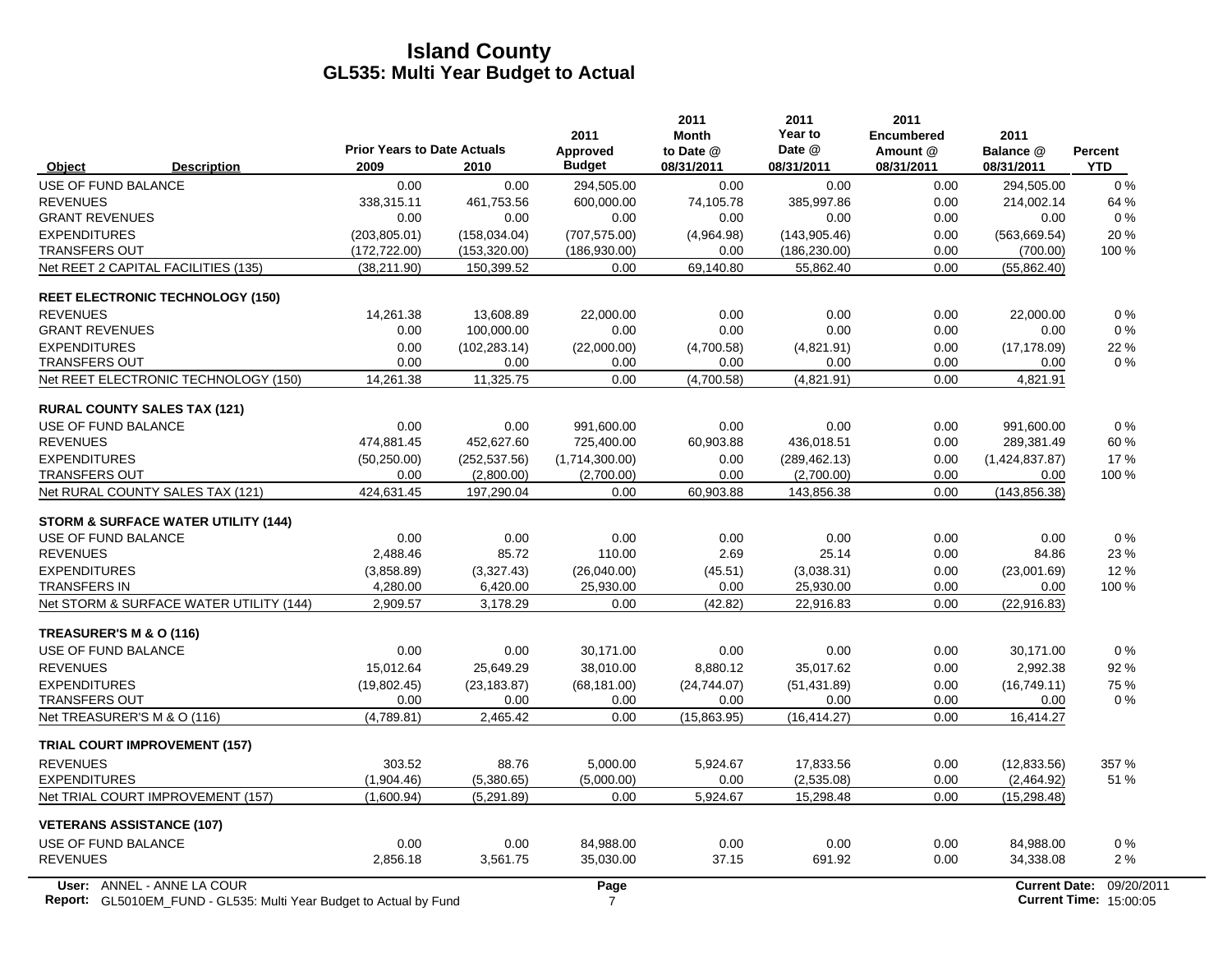|                                       | <b>Prior Years to Date Actuals</b> |               | 2011<br>Approved | 2011<br>Month<br>to Date @ | 2011<br>Year to<br>Date @ | 2011<br><b>Encumbered</b><br>Amount @ | 2011<br>Balance @ | Percent    |
|---------------------------------------|------------------------------------|---------------|------------------|----------------------------|---------------------------|---------------------------------------|-------------------|------------|
| Object<br><b>Description</b>          | 2009                               | 2010          | <b>Budget</b>    | 08/31/2011                 | 08/31/2011                | 08/31/2011                            | 08/31/2011        | <b>YTD</b> |
| <b>EXPENDITURES</b>                   | (41, 714.84)                       | (53, 579.22)  | (117, 518.00)    | (5,713.27)                 | (48, 578.80)              | 0.00                                  | (68,939.20)       | 41 %       |
| <b>TRANSFERS OUT</b>                  | 0.00                               | 0.00          | (2,500.00)       | 0.00                       | (1,587.40)                | 0.00                                  | (912.60)          | 63 %       |
| Net VETERANS ASSISTANCE (107)         | (38, 858.66)                       | (50,017.47)   | 0.00             | (5,676.12)                 | (49, 474.28)              | 0.00                                  | 49,474.28         |            |
| <b>WATER QUALITY ASSISTANCE (149)</b> |                                    |               |                  |                            |                           |                                       |                   |            |
| <b>REVENUES</b>                       | 70.228.98                          | 99,989.93     | 242.130.00       | 43,127.95                  | 57,522.85                 | 0.00                                  | 184,607.15        | 24 %       |
| <b>GRANT REVENUES</b>                 | 7.500.00                           | 0.00          | 100.000.00       | 2.771.85                   | 15.925.45                 | 0.00                                  | 84.074.55         | 16 %       |
| <b>EXPENDITURES</b>                   | (112, 976.35)                      | (100, 234.43) | (342, 130.00)    | (43,376.17)                | (153, 332.44)             | 0.00                                  | (188, 797.56)     | 45 %       |
| <b>TRANSFERS IN</b>                   | 0.00                               | 0.00          | 0.00             | 0.00                       | 0.00                      | 0.00                                  | 0.00              | $0\%$      |
| <b>TRANSFERS OUT</b>                  | 0.00                               | 0.00          | 0.00             | 0.00                       | 0.00                      | 0.00                                  | 0.00              | $0\%$      |
| Net WATER QUALITY ASSISTANCE (149)    | (35, 247.37)                       | (244.50)      | 0.00             | 2,523.63                   | (79, 884.14)              | 0.00                                  | 79,884.14         |            |
| <b>Grand Total All Funds</b>          | 2.609.198.43                       | 2.808.516.21  | 10.190.00        | (2,030,679.63)             | (248,909.90)              | 0.00                                  | 259.099.90        |            |